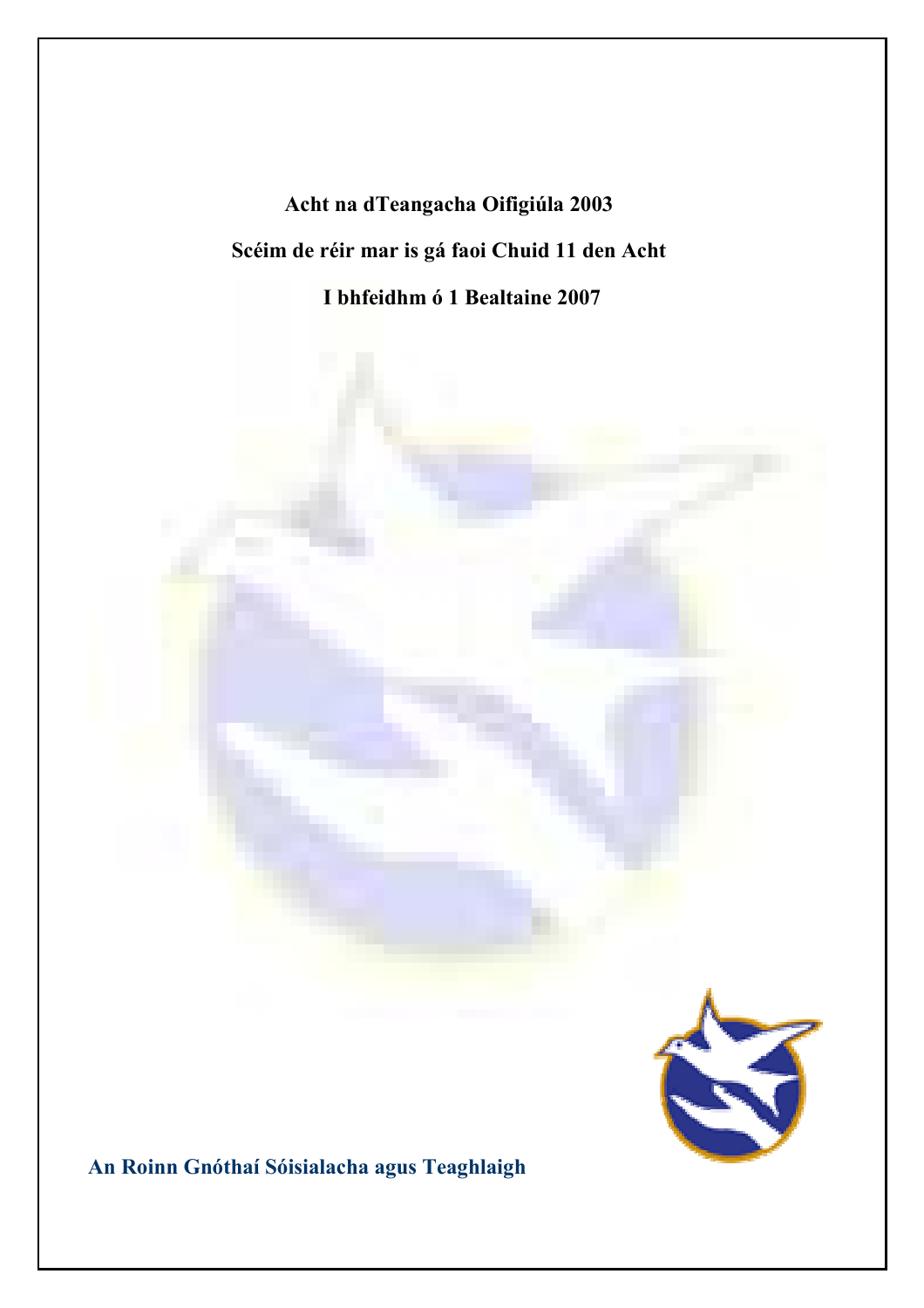# Clár Ábhair

# Caibidil 1

# Cúlra agus scóip na scéime

- 1.1 Réamhrá
- 1.2 Scéim na Roinne Gnóthaí Sóisialacha agus Teaghlaigh
- 1.3 Scóip na scéime
- 1.4 Comhthéacs
- 1.5 Éileamh ar sheirbhís trí mheán na Gaeilge

# Caibidil 2

# Misean, feidhmeanna agus seachadadh seirbhíse

- 2.1 Ráiteas misin na Roinne
- 2.2 Príomhfheidhmeanna na Roinne
- 2.3 Teagmháil leis an gcustaiméir
- 2.4 Seachadadh seirbhíse
- 2.5 Seachadadh seirbhíse trí mheán na Gaeilge faoi láthair

# Caibidil 3

# Ráiteas um sheirbhísí atá ar fáil don phobal

- 3.1 Soláthar seirbhíse díreach don phobal
- 3.2 Soláthróirí seirbhíse indíreacha don phobal
- 3.3 Saincheisteanna trasghearrtha

# Caibidil 4

# Soláthar seirbhíse trí mheán na Gaeilge dár gcustaiméirí

- 4.1 Rannóga seachadta seirbhíse dhírigh a sholáthraíonn seirbhís trí mheán na Gaeilge
- 4.2 Rannóga seachadta seirbhíse dhírigh a sholáthraíonn seirbhís theoranta trí mheán na Gaeilge
- 4.3 Rannóga seachadta seirbhíse dhírigh a sholáthraíonn seirbhís trí mheán an Bhéarla
- 4.4 Soláthróirí seirbhíse indíreacha
- 4.5 Reach
- 4.6 Seachadadh seirbhíse sna réigiúin
- 4.7 Seirbhís Gaeilge sna ceantair Ghaeltachta
- 4.8 An Ghaeilge mar an teanga oibre in oifigí Gaeltachta
- 4.9 Teicneolaíocht na faisnéise
- 4.10 Feabhsú seirbhísí in oifigí na Roinne

# Caibidil 5

# An Scéim Gaeilge i mbun oibre

- 5.1 Poibliú na scéime
- 5.2 Comhtháthú na scéime sna Pleanann Gnó bliantúla
- 5.3 Forfheidhmiú agus monatóireacht na scéime

# Aguisín A: Achoimre aighneachtaí

Aguisín B: Foirmeacha sa Ghaeilge agus leabhráin chomhbhainteacha atá ar fáil ar láithreán gréasáin na Roinne Gnóthaí Sóisialacha agus Teaghlaigh

Aguisín C: Catagóirí na scéime/híocaíochta a oibríonn an Roinn agus suíomh reatha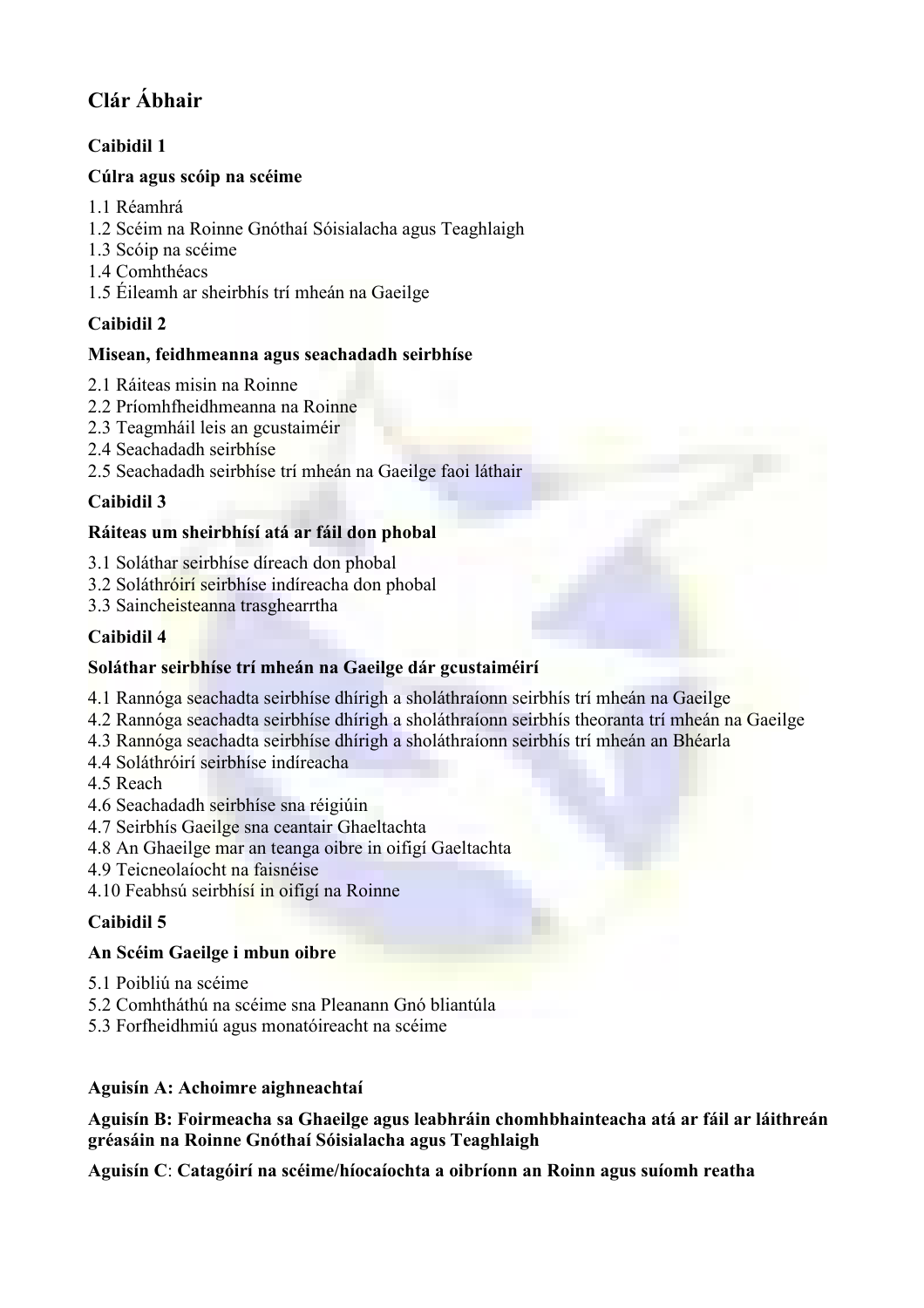#### Caibidil 1 – Cúlra agus scóip na Scéime

#### 1.1 Réamhrá

Ní foláir faoi Acht na dTeangacha Oifigiúla 2003 (Cuid 11) go n-ullmhaíonn comhlachtaí poiblí ainmnithe scéim ina mionsonraítear na seirbhísí atá beartaithe ag gach comhlacht poiblí, lena náirítear ranna Rialtais, chun foráil do chustaiméirí laistigh de théarma thrí bliana na Scéime.

Sonrófar leis an scéim na seirbhísí a sholáthrófar

- a) trí mheán na Gaeilge
- b) trí mheán an Bhéarla, agus
- c) trí mheán na Gaeilge agus an Bhéarla.

Ina theannta sin is amhlaidh a léireoidh an comhlacht poiblí na bearta a ghlacfaidh sé le seirbhísí a sholáthar sa Ghaeilge, nach bhfuil ar fáil sa teanga sin faoi láthair, laistigh d'achar na scéime comhaontaithe.

#### 1.2 Scéim na Roinne Gnóthaí Sóisialacha agus Teaghlaigh

Dréachtaítear an scéim seo de réir cheanglais Chuid 11 den Acht agus ag glacadh san áireamh na treoirlínte a scaip an Roin Gnóthaí Pobail, Tuaithe agus Gaeltachta. Is í trí bliana an t-achar don scéim, ag tosú 1 Meitheamh, 2007.

#### 1.3 Scóip na scéime

Sonraíonn an scéim réimse na seirbhísí arb í aidhm na Roinne seachadadh dá gcustaiméirí idir lár na bliana 2007 agus lár na bliana 2010. Ina theannta sin is amhlaidh a aithnítear modhanna seachadta seirbhíse inti. Áirítear leis sriantaí um sheachadadh na scéime freisin.

#### 1.4 Comhthéacs

Bhí sé mar bheartas na Roinne riamh anall seirbhís trí Ghaeilge a sholáthar ach í a iarraidh. Spreagadh an fhoireann agus éascaíodh dóibh chun freastal ar chúrsaí oiliúna Gaeilge d'fhonn an tseirbhís seo a sholáthar. Táthar tar éis sainchúrsaí oiliúna a sholáthar don fhoireann tuloifige ón mbliain 2001 i leith, arna ndearadh le heolas na rannpháirtithe um théarmaíocht ar ábhartha dá bpoist iad a fheabhsú. Cé go raibh caighdeán fíor-ard leis an oiliúint a soláthraíodh, ba bheag deis a bhí ag an bhfoireann an Ghaeilge a úsáid sa láthair oibre. Is amhlaidh dá réir gur comhfhiosach dúinn cumas teoranta na foirne sa Ghaeilge labhartha agus scríofa, agus muid ag tabhairt tiomantas don scéim, Is comhfhiosach dúinne freisin go mbraithfidh soláthar na seirbhíse sa Ghaeilge ar chumas na foirne dá bhfuil ann, agus nach rogha í earcú na foirne breise chun na críche seo. Is deacair tionchar an athraithe eagrúcháin, clár díláraithe na Státseirbhíse mar shampla, a mheas ag an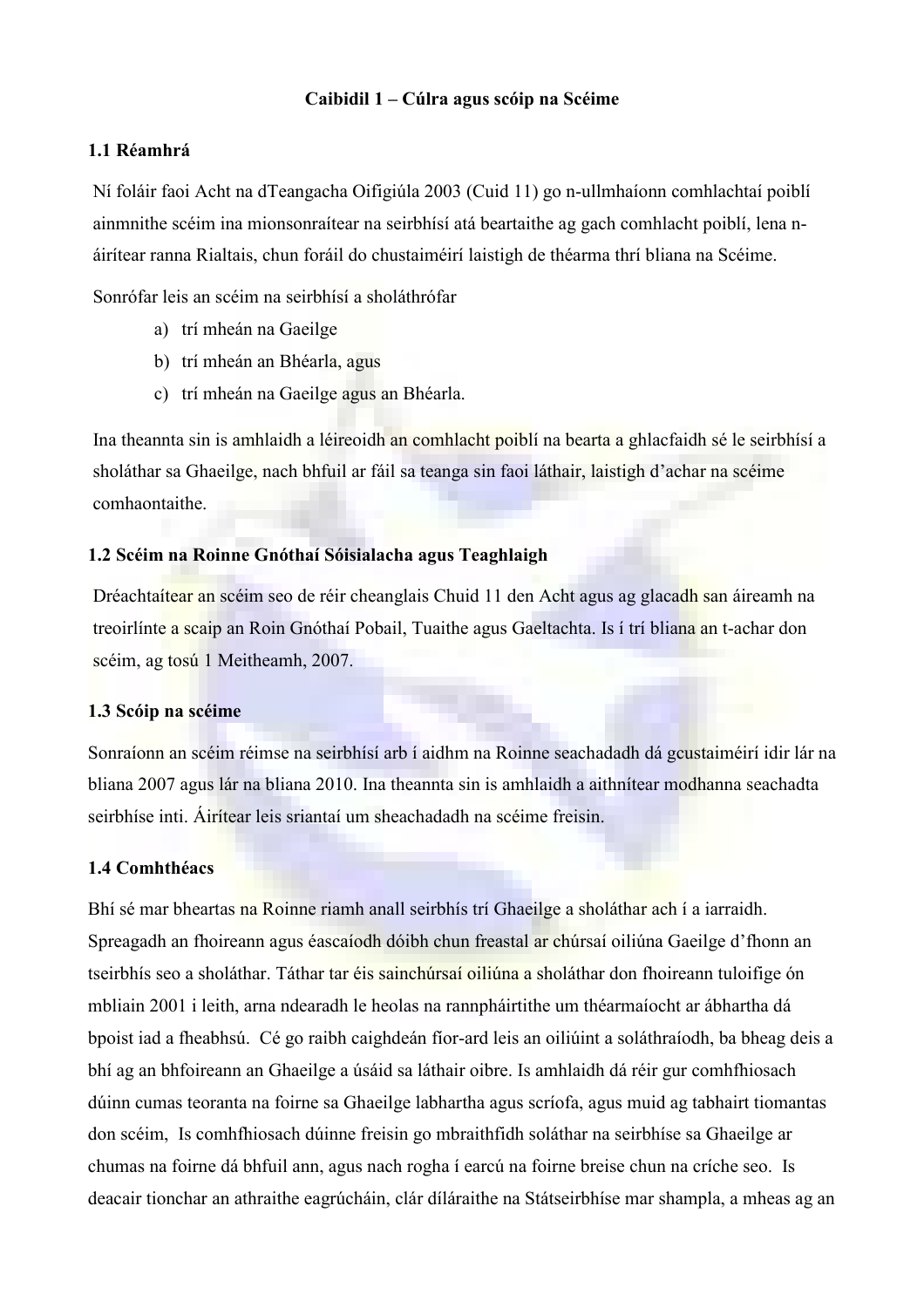bpointe seo; ach d'fhéadfadh sé seo dul i bhfeidhm ar oibriú na scéime comhaontaithe agus foireann oilte tuloifige á mbogadh óna limistéar reatha.

# 1.5 Éileamh ar sheirbhís trí mheán na Gaeilge

Bhí tionchar ag an éileamh ar sheirbhís trí mheán na Gaeilge ar ábhar na scéime agus a chur i bhfeidhm ina dhiaidh sin. Rinneadh suirbhé ar an éileamh le deireanas. Is achoimre í an méid seo a leanas ar thorthaí an tsuirbhé:

- a) I gcaitheamh an tsuirbhé náisiúnta MRBI thiar sa bhliain 2001 le tuairimí custaiméirí a fháil um cháilíocht na seirbhíse a sholáthraíonn an Roinn ab amhlaidh a áiríodh ceist i leith a rogha chun plé leis an bhfoireann trí mheán na Gaeilge. Thug a dó faoin gcéad de na freagróirí go mb'fhearr leo plé leis an bhfoireann trí mheán na Gaeilge.
- b) Áiríodh le suirbhé i mí Dheireadh Fómhair na bliana 2004 a rinneadh i ngach oifig áitiúil ceist um rogha na gcustaiméirí an Ghaeilge a úsáid. D'fhreagair a ceathair faoin gcéad go dearfach.
- c) Léiríonn an fhaisnéis a bailíodh i gceistneoir sa Roinn i mí na Samhna 2004 éileamh aníseal, agus easpa éilimh i go leor cásanna d'éileamh ar sheirbhís Gaeilge ó chustaiméirí.
- d) Níor éirigh le hiarracht le déanaí i gceantar Gaeltachta painéal custaiméirí a eagrú chun plé le hábhair lenar cuimsíodh úsáid na Gaeilge.
- e) Mealladh ceithre aighneacht ó eagrais agus seacht gcinn ó dhaoine aonair sna freagraí don Iarratas ar Aighneachtaí a fógraíodh sa phreas i ndáil leis an scéim, a foilsíodh sna nuachtáin Ghaeilge agus Béarla i mí na Samhna 2004, (féach an achoimre ar aighneachtaí in Aguisín A).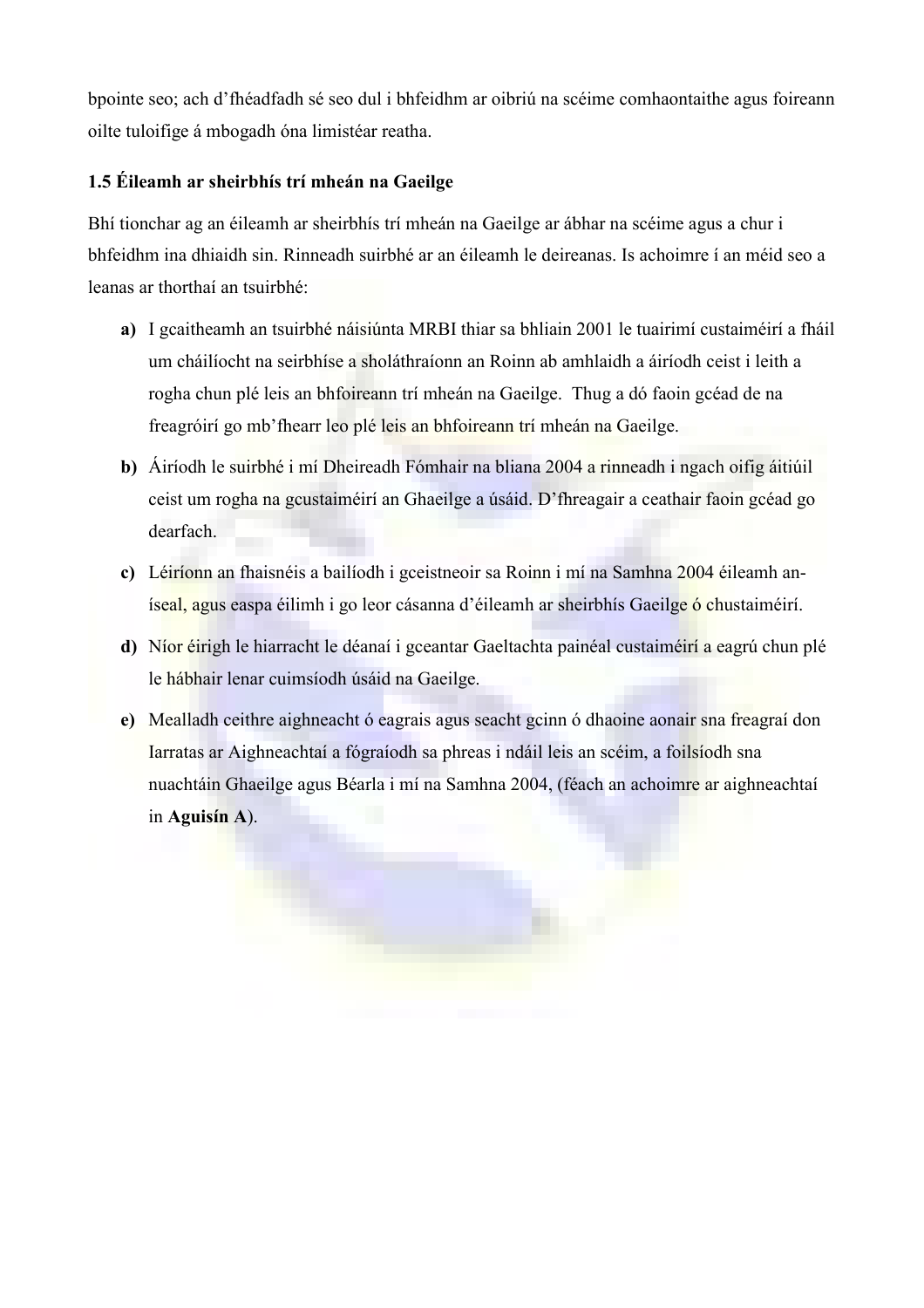#### Caibidil 2 - Misean, feidhmeanna agus seachadadh seirbhíse

Soiléireofar sa chaibidil seo misean, feidhmeanna agus modhanna seachadta seirbhíse na Roinne sa chaibidil seo.

#### 2.1 Ráiteas Misin na Roinne

Is é Ráiteas Misin na Roinne: "sochaí chomhbhách a chur chun cinn trí chinntiú na rochtana ar fhordheontas ioncaim agus seirbhísí eile, trína gcumasaítear an rannpháirteachas gníomhach, ag cur chun cinn na cuimsitheachta sóisialta agus chun tacú le teaghlaigh".

#### 2.2 Is iad príomhfheidhmeanna na Roinne:

- Beartais chosanta sóisialaí oiriúnacha a fhoirmliú;
- Seachadadh réimse seirbhísí sóisialacha agus teaghlaigh reachtúla agus neamhreachtúla a riaradh agus a bhainistiú; agus
- Oibriú le Ranna agus gníomhaireachtaí eile um sheachadadh tosaíochtaí Rialtais.

Aistrítear na feidhmeanna sin ina seirbhís do chustaiméirí i gceithre phríomhlimistéar:

- a) Trí réimse fordheontas ioncaim a sholáthar, idir chinn árachas-bhunaithe agus cúnamhbhunaithe, agus réimse custaiméirí lena n-áirítear iad siúd atá dífhostaithe, breoite, ar saoire mháithreachais, ar baintreach iad, atá ar scor nó atá scothaosta. Is iondúil go n-íoctar an Sochar Linbh i ndáil le leanaí laistigh den Stát aníos go haois áirithe agus íoctar sochair thánaisteacha ar nós Saorthaistil agus Saorleictrachais le pinisinéirí faoi leith.
- b) Spreagtar agus éascaítear custaiméirí sna grúpaí gníomhacha aoise atá dífhostaithe le rídheireanas trí dheiseanna oideachasúla agus fordheontais eile chun filleadh ar an obair.
- c) Trí chomhordú Straitéise Frith-Bhochtaine Náisiúnta an Rialtais agus trí bheartas a fhorbairt chun tacú le teaghlaigh.
- d) Trí sheirbhísí bainistiú aitheantais a sholáthar do ghníomhaireachtaí eile ina n-úsáid um Uimhir Phearsanta Seirbhíse Poiblí (uimhir PSP)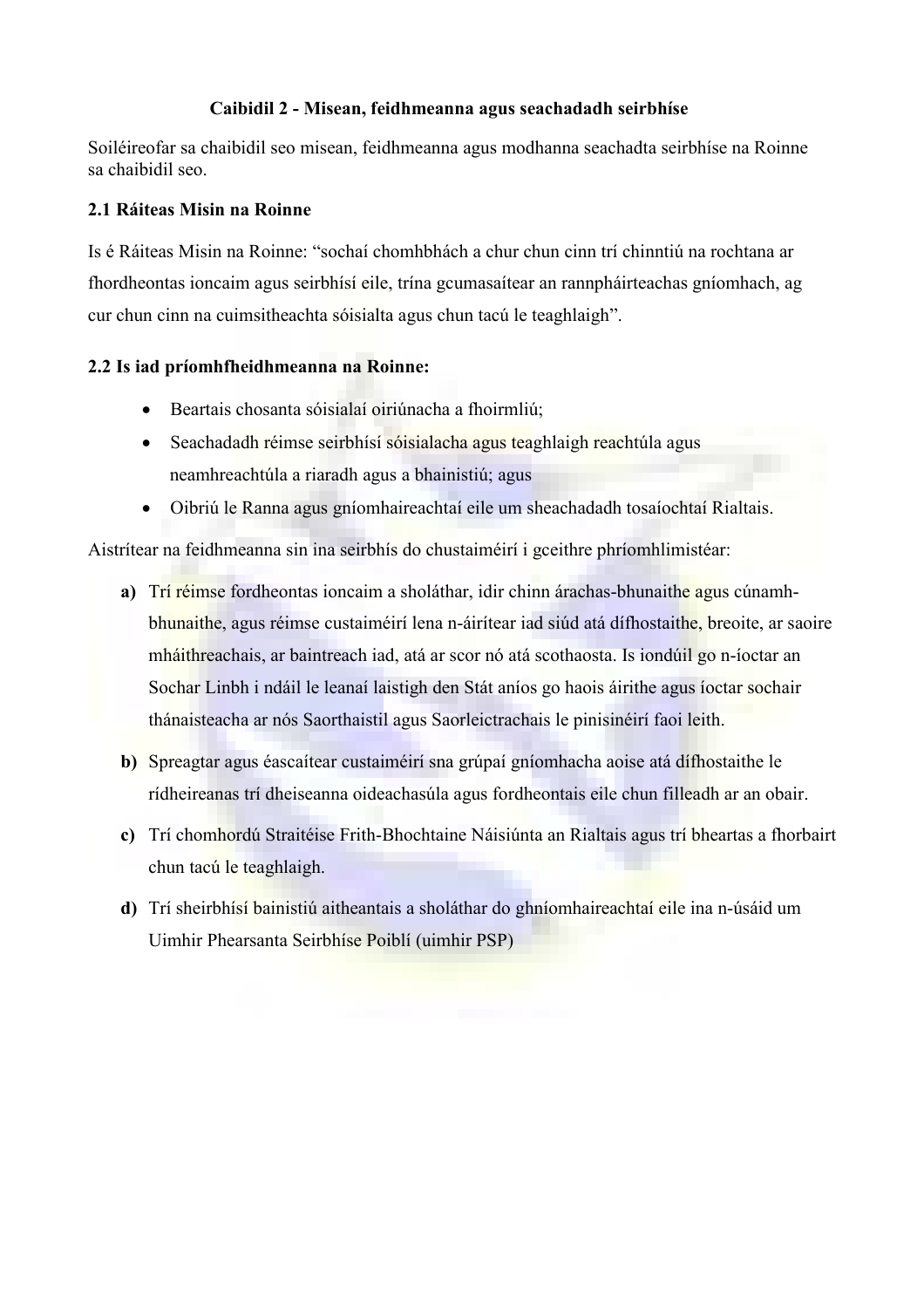#### 2.3 Teagmháil leis an gcustaiméir

Seachadtar an tseirbhís le custaiméirí ag leibhéal áitiúil go príomha trí líonra d'ocht n-oifig déag is daichead agus ocht n-oifig brainse is séasca ar fud na tíre a phléann go príomha le híocaíochtaí agus seirbhísí dífhostaíocht-bhunaithe.<sup>1</sup> Tá Cigirí Leasa Shóisialaigh bunaithe in oifigí áitiúla na Roinne, a théann i dteagmháil dhíreach le héilitheoirí agus le fostóirí trí fhiosrú teidlíochta ar scéimeanna agus seirbhísí agus a chinntíonn an comhlíonadh leis an gcóras ÁSPC. Tugann Seirbhís an Éascaitheora, atá bunaithe in oifigí áitiúla freisin, aghaidh ar ghníomhaíochtaí tacaíochta fostaíochta agus teaghlaigh araon, agus cuidíonn sí le daoine chun filleadh ar an obair, oiliúint nó oideachas.

Tugtar struchtúr do sheirbhísí áitiúla ar bhunú naoi réigiún, le hoifigí réigiúnacha i bPort Láirge, Corcaigh, Luimneach, Gaillimh, Sligeach, Dún Dealgan agus trí cinn i limistéar Bhaile Átha Cliath. Tacaíonn gach Oifig Réigiúnach le gach leibhéal bainistiú sa réigiún. Tacaíonn Oifig an Stiúrthóra Réigiúnaigh ag an leibhéal náisiúnta le seachadadh seirbhíse sna réigiúin trí chur chun cinn agus bainistiú an athraithe, agus soláthraíonn tacaíocht oibriúcháin/riaracháin go leibhéil áitiúla na Roinne.

Is í oifigí na ceanncheathrún istigh i mBaile Átha Cliath, Leitir Ceanainn, Sligeach, Longfort, Dún Dealgan agus Port Láirge a riarann seirbhísí eile ar bhonn náisiúnta. Pléann na hoifigí seo, i roinnt cásanna, go díreach le custaiméirí trí oifigí poiblí, thar an nguthán, nó i bhfoirm scríbhinne. Pléann seirbhísí eile na ceanncheathrún go príomha le pleanáil, teicneolaíocht na faisnéise, agus le saincheisteanna riaracháin inmheánaigh, agus ní bhíonn ach teagmháil dhíreach theoranta acu leis an bpobal i gcoitinne.

#### 2.4 Seachadadh seirbhíse

 $\overline{a}$ 

Féadtar cur síos ar sheachadadh seirbhíse laistigh den Roinn mar 'dhíreach' nó 'indíreach'. Seachadtar an *tSeirbhís dhíreach* go príomha trí theagmháil duine le duine, le cumarsáid thar an nguthán nó scríofa a d'fhéadfadh teacht ar a seal féin ina dhiaidh sin i gcaitheamh riaradh na scéimeanna íoca éagsúla.

Sainítear Seirbhís indíreach don phobal mar theagmháil neamhrialta le daoine agus grúpaí aonair, cé go bhféadfadh comhairliúchán fairsing le hionadaithe poiblí, leasghrúpaí agus na comhpháirtithe sóisialta bheith ann. Tá sonraí iomlána na seirbhísí díreacha agus indíreacha i gCaibidlí 3 & 4 den Scéim seo.

<sup>1</sup> Oibríonn daoine aonair phríobháideacha Oifigí Brainse don Roinn ar bhunús conartha, agus is iondúil go mbíonn siad lonnaithe i mbaile/sráidbhaile éigin mar nach indéanta don Roinn Oifig Áitiúil bheith acu ann.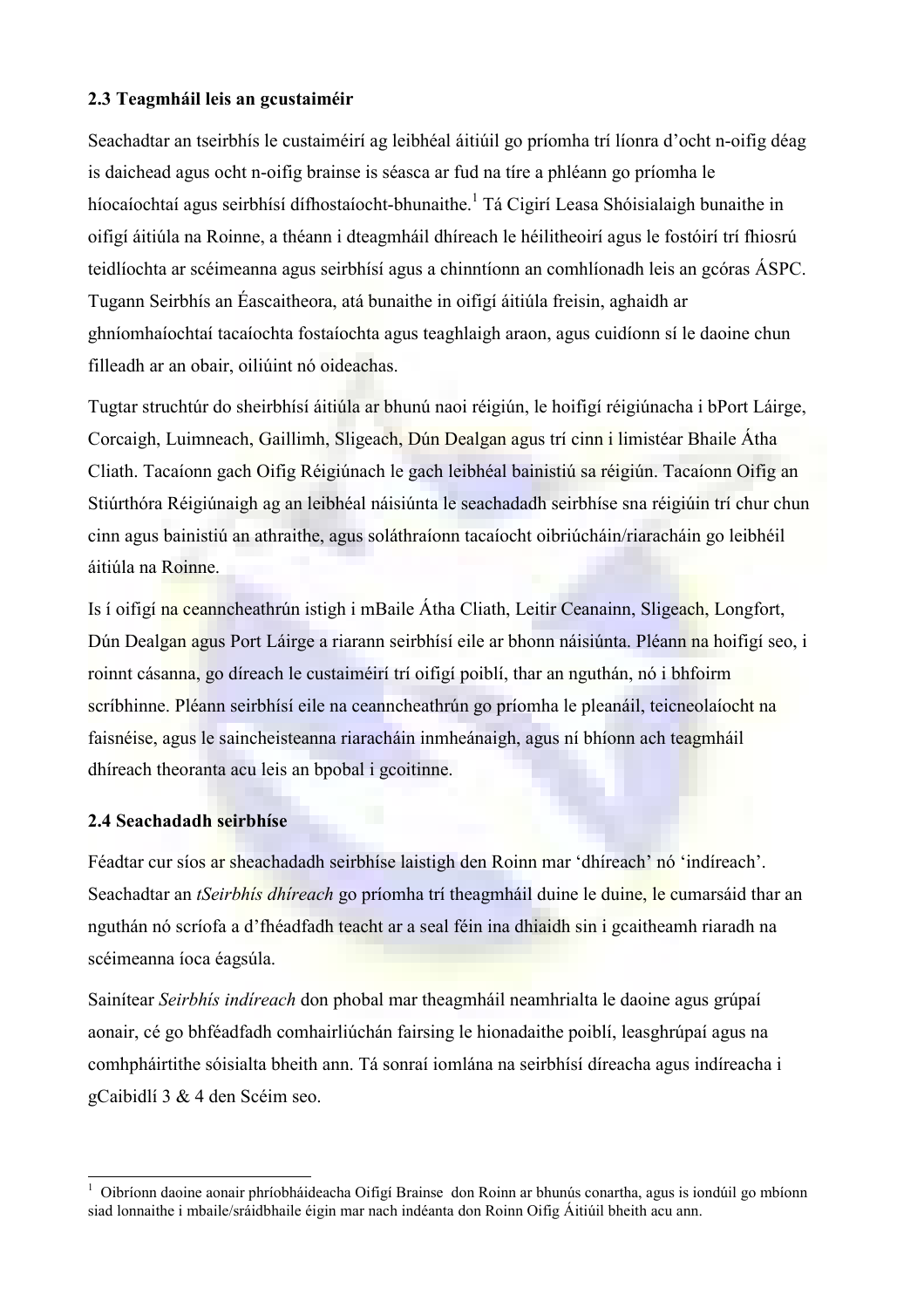I dteannta na teagmhála dírí agus indírí leis an bpobal, is seirbhís eolais ríthábhachtach é láithreán gréasáin na Roinne ([www.welfare.ie\)](http://www.welfare.ie/) do chustaiméirí, ag soláthar foirmeacha iarratais agus mionsonraí na scéimeanna agus na seirbhísí atá ar fáil.

#### 2.5 Seachadadh seirbhíse trí mheán na Gaeilge faoi láthair

Is tuairisc í seo an méid seo a leanas ar an tseirbhís Gaeilge trí na modhanna éagsúla atá in úsáid faoi láthair:

#### a) Cumarsáid ghutháin agus duine-ar-dhuine

Bíonn caighdeán Gaeilge níos airde ná áiteanna eile ar fáil sna hoifigí laistigh den Ghaeltacht nó a fhreastalaíonn orthu, a bhuíochas d'fhoireann Gaeilgeoirí ó na limistéir sin a fhostaítear iontu. Tá na seirbhísí sonraithe leagtha amach in ailt 4.6 – 4.8 faoi seach. Braitheann an leibhéal Gaeilge i limistéir eile go príomha ar chumas agus toilteanas daoine aonair chun rannpháirt a ghlacadh i sainchúrsaí oiliúna agus chun tairbhe a bhaint astu, atá deartha le hoiliúint a chur ar fhoireann um úsáid na téarmaíocht atá ábhartha dá bpost faoi leith. Féach Caibidil 4 i gcomhair mionsonraí an tseachadta seirbhíse i limistéir shonracha – Soláthar seirbhíse trí mheán na Gaeilge dár gcustaiméirí.

#### b) Foirmeacha agus bileoga eolais

Tá os cionn a leath de na príomhfhoirmeacha, .i. iad siúd a úsáidtear chun cur isteach ar scéimeanna agus seirbhísí éagsúla de chuid na Roinne, ar fáil sa Bhéarla; agus tá siad ar fáil sa Ghaeilge freisin ar láithreán gréasáin na Roinne faoi láthair. Tá réimse foirmeacha leantacha a úsáidtear sa chumarsáid le custaiméirí a d'úsáid foirmeacha iarratais Ghaeilge ar fáil freisin ar láithreán gréasáin inmheánach na Roinne. Tá raon leathan de bhileoga eolais a bhaineann le gníomhaíochtaí na Roinne ar fáil freisin sa Ghaeilge ar an láithreán gréasáin agus i gcruachóip. Féach Aguisín B i gcomhair mionsonraí na bhfoirmeacha agus na mbileog dá bhfuil ar fáil faoi láthair

#### c) Eisiúint uathoibríoch na bhfoirmeacha rogha teanga

Tá aistriú leictreonach na sonraí clárúcháin bhreithe ó Oifig Chláraitheora Ghinearálta chuig Seirbhísí Aitheantais Chliaint na Roinne faoi láthair agus chuig an gcóras Sochair Leanaí ina dhiaidh sin trí mheán na Samhla Seachadta Seirbhíse (SSS) i mbun oibre. Eisíonn Sochar Leanaí foirm éilimh chuig an éilitheoir, ag baint leasa as sonraí breithe. Áirítear leis an bhfoirm seo ceist um rogha teanga. Má thugann an t-éilitheoirí le fios gurb í an Ghaeilge an rogha teanga acu, tugtar é sin faoi deara agus eisítear gach cumarsáid sa Ghaeilge chuig an éilitheoir ina dhiaidh sin. Moltar modheolaíocht chomhchosúil a úsáid don chóras pinsean de réir mar a éiríonn sí bheith clúdaithe leis an SSS go gairid amach anseo.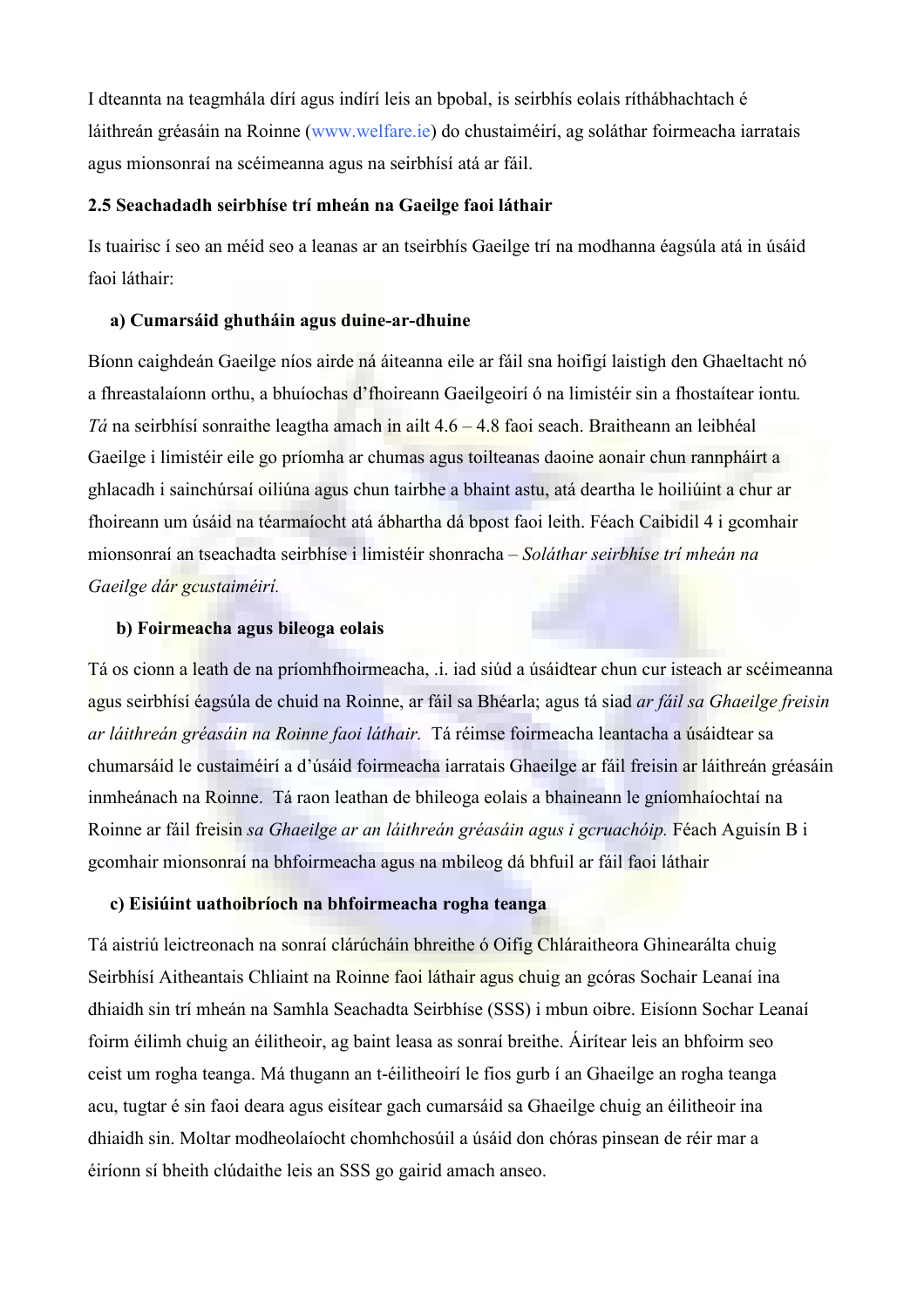### Caibidil 3 - Ráiteas um sheirbhísí atá ar fáil don phobal

Liostaítear sa chaibidil seo na scéimeanna agus seirbhísí atá ar fáil don phobal, go díreach agus go hindíreach araon.

#### 3.1 Soláthar seirbhíse díreach don phobal

Thugamar tús áite don seachadadh seirbhíse díreach agus muid ag dréachtú na scéime seo, .i. na rannóga úd a sholáthraíonn seirbhís dhíreach don phobal. Tá seacht gcinn leathana d'aicmí íoca laistigh den chatagóir seo, le réimse scéimeanna agus fordheontais iontu faoi seach, arna riaradh ag an Roinn, mar seo a leanas:<sup>2</sup>

- a) Íocaíochtaí bainteach le leanaí
- b) Tinneas, Míchumas agus Cúram
- c) Fordheontais Dífhostaíochta
- d) Fordheontais Fostaíochta
- e) Baintreacha, Baintreacha Fir agus Teaghlaigh Aontuismitheora
- f) Daoine Scortha agus Scothaosta
- g) Sochair Bhreise

I dteannta na n-aicmí íoca thuas is amhlaidh atá rannóga a phléann go díreach leis an bpobal i ndáil le gnéithe eile de ghnó na Roinne, viz.,

- Seirbhísí Incháilitheachta Cliaint
- Seirbhísí Aitheanthais Chliaint
- Rannóga Scóipe, Aisíoca, Ró-íocaíochtaí agus Bainistiú Féich
- Seirbhísí Eolais
- Oifig um Chuimsitheacht Shóisialta

Tá éagsúlacht mhór idir an leibhéal teagmhála idir an pobal i gcoitinne agus an fhoirean atá liostaithe thuas. Mar shampla, bíonn an fhoireann sna rannóga ina bpróiseáiltear éilimh ar nós Sochair Thinnis nó Oifig Áitiúil Leasa Shóisialaigh i dteagmháil go rialta, idir scríofa agus béil, leis an bpobal; agus ní bhíonn ach teagmháil fhánach le custaiméirí ag an bhfoireann sa Rannóg Ró-íocaíochtaí.

 2 Féach Aguisín C i gcomhair miondealú de gach catagóir de réir scéime/íocaíochta.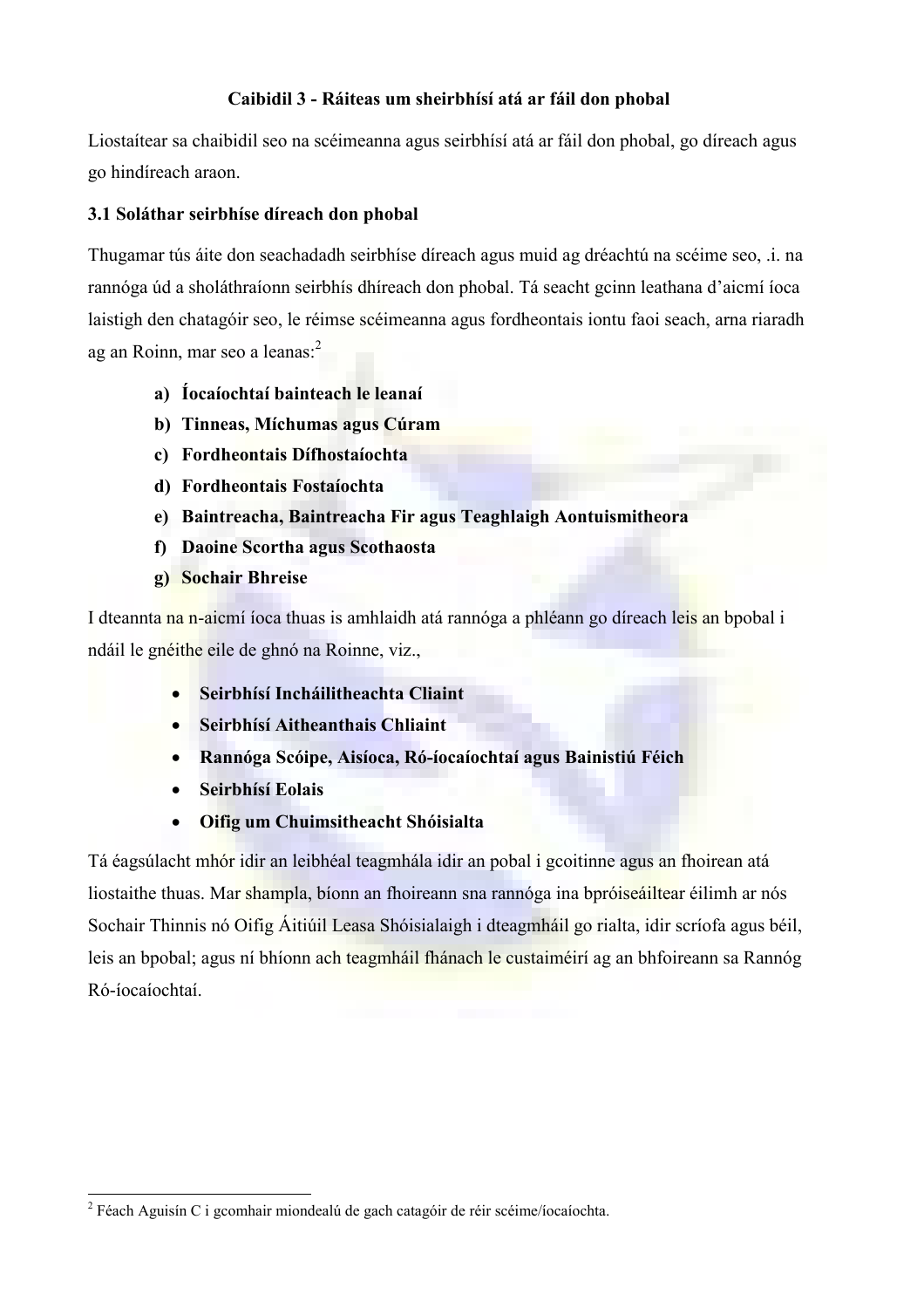#### 3. 2 Soláthróirí seirbhíse indíreacha don phobal

Bíonn teagmháil indíreach agus neamhrialta ag na rannóga seo a leanas leis an bpobal i gcoitinne de bharr bhunbhrí na hoibre a dhéantar sna réimsí sin, .i. riarachán inmheánach, forbairt beartais nó saincheisteanna cuntas:

- Pearsanra
- Pleanáil
- Forbairt Chorparáideach

Tá an Roinn tiomanta thar gach limistéar seachadta seirbhíse chun seirbhís Gaeilge den scoth a sholáthar don phobal laistigh de shriantaí infhaighteacht na foirne agus an éilimh ar sheirbhís i limistéir faoi leith.

#### 3.3 Saincheisteanna trasghearrtha

Tá gnéithe den tseirbhís sa Ghaeilge nach féidir le rannóg amháin a sheachadadh; teastaíonn comhoibriú rannóga amháin eile ar a laghad chun seirbhís shásúil a sheachadadh. Sampla amháin de seo is ea soláthar foirne oiliúna chun plé le custaiméirí sa Ghaeilge. Ní féidir é seo a bhaint amach ach amháin le comhoibriú idir an tAonad Forbartha Foirne, atá freagrach as oiliúint foirne ar fud na Roinne, agus an rannóg óna dteastaíonn oiliúint dá fhoireann. Cosúil leis sin, tá Seirbhísí Eolais freagrach as gach foirm phríomha sa Bhéarla agus sa Ghaeilge do rannóga éagsúla na scéime, agus is iad atá freagrach freisin as forbairt láithreán gréasáin na Roinne. Is é an tAonad Bainistiú Saoráidí, nach soláthraíonn seirbhís go díreach le custaiméirí seachtracha, atá freagrach as soláthar comharthaíochta ag/i ngach oifig de chuid na Roinne.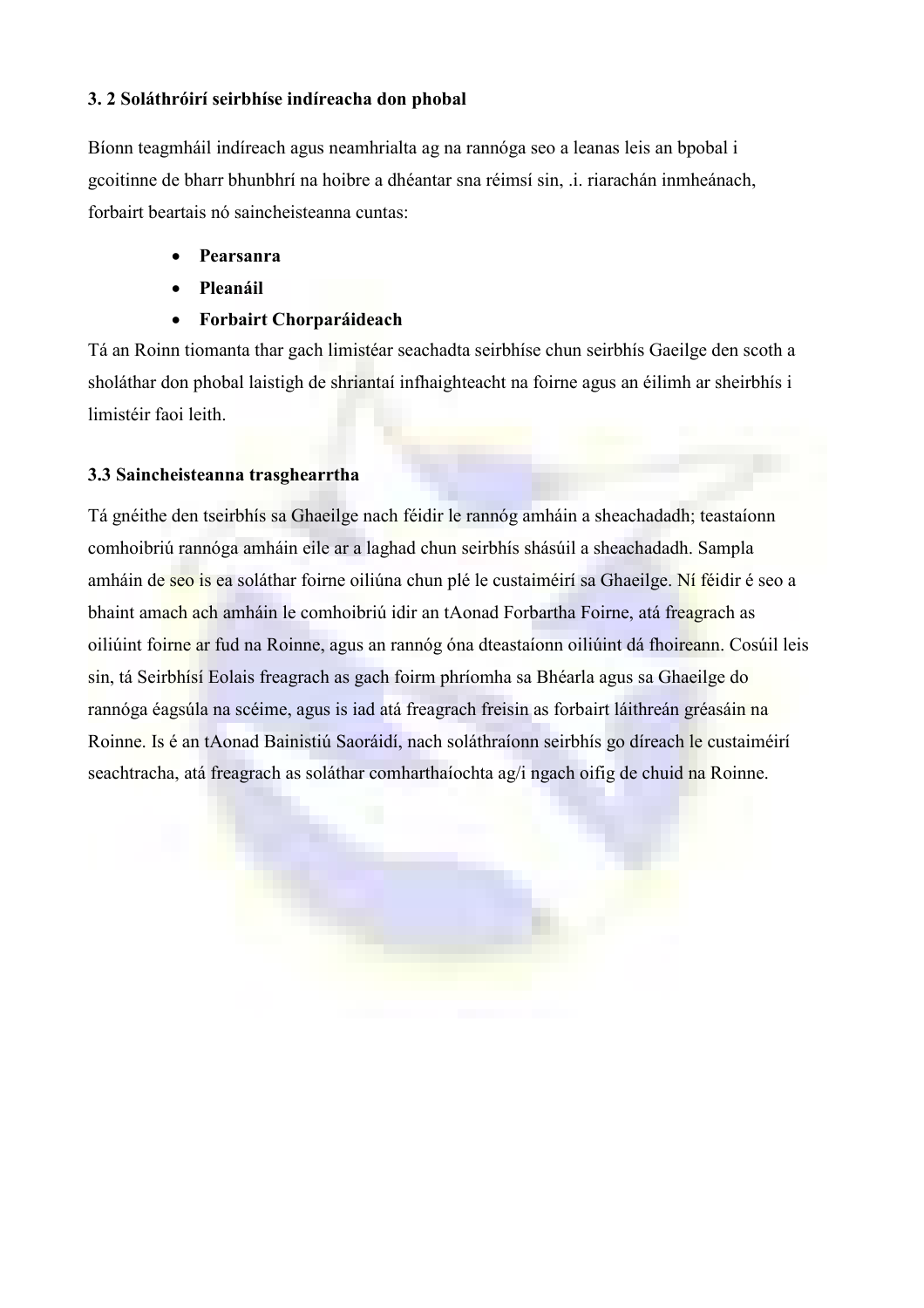#### Caibidil 4 - Soláthar seirbhíse trí mheán na Gaeilge dár gcustaiméirí

Ina dhiaidh seo a fhaightear an staid reatha i ndáil le soláthar seirbhíse sa Ghaeilge ag soláthraithe seirbhíse sa Roinn. Féadann rannóga áirithe seirbhís iomlán sa Ghaeilge a sholáthar, .i. duine le duine, freagraí gutháin agus scríofa; agus féadann rannóga eile seirbhís theoranta a sholáthar sa Ghaeilge nó sa Bhéarla amháin. Ciallaíonn 'Seirbhís theoranta' go soláthraítear gach ceann de na seirbhísí a liostaítear faoi 'sheirbhís iomlán' (thuas) ar bhonn páirtaimseartha amháin sna hoifigí i gceist. Féadann uaireanta infhaighteachta na seirbhíse Gaeilge bheith éagsúil ó am go chéile, agus moltar do chustaiméirí dul i dteagmháil leis an oifig ábhartha le freastal a sceidealadh. Glacann an cur chuige seo san áireamh na hacmhainní atá ar fáil, brí an Achta agus roghanna chustaiméirí na Roinne. Feidhmítear na sainmhínithe seo de sheirbhís 'iomlán' agus 'theoranta' do gach ásc ina n-úsáidtear iad sna codanna seo a leanas.

# 4.1 Rannóga seachadta seirbhíse dhírigh a sholáthraíonn seirbhís iomlán trí mheán na Gaeilge

Soláthraítear gach seirbhís trí mheán na Gaeilge sna scéimeanna idir rannóga a) – e) faoi láthair, agus leanfaidh an méid sin ar aghaidh ar bhonn lánaimseartha amach anseo:

#### a) Scéimeanna arna riaradh in oifig dhíláraithe Leitir Ceanainn

- Sochar Linbh
- Sochar Máithreachais
- Sochar Uchtála
- Sochar Sláinte agus Sábháilteachta.

Is ó oifig na Roinne istigh i Leitir Ceanainn a riartar na ceithre scéim go léir. Is íocaíocht mhíosúil é an Sochar Leanaí arb iondúil go n-íoctar í le máthair nó leasmháthair linbh atá ina gcónaí leosan. Íoctar Sochar Máithreachais le mná fostaithe nó féinfhostaithe timpeall an tinnis chlainne a shásaíonn coinníollacha ranníoca áirithe. Íoctar Sochar Uchtála le máthair uchtaithe nó le fear singil a uchtaíonn leanbh, agus íoctar Sochar Sláinte agus Sábháilteachta le mná dá dtugtar Saoire Sláinte agus Sábháilteachta faoin Acht um Chosaint Máithreachais 1994.

#### b) Sochar Tinnis agus Sochar Gortaithe

Riartar an dá scéim seo i mBaile Átha Cliath faoi láthair. Íoctar Sochar Tinnis le hárachaithe nach féidir obair de bharr tinnis. Is íocaíocht é an Sochar Gortaithe a dhéantar le daoine nach féidir leo obair de bharr timpiste i mbun oibre nó toisc gur tholg siad galar de dheasca an chineáil oibre a dhéanann siad.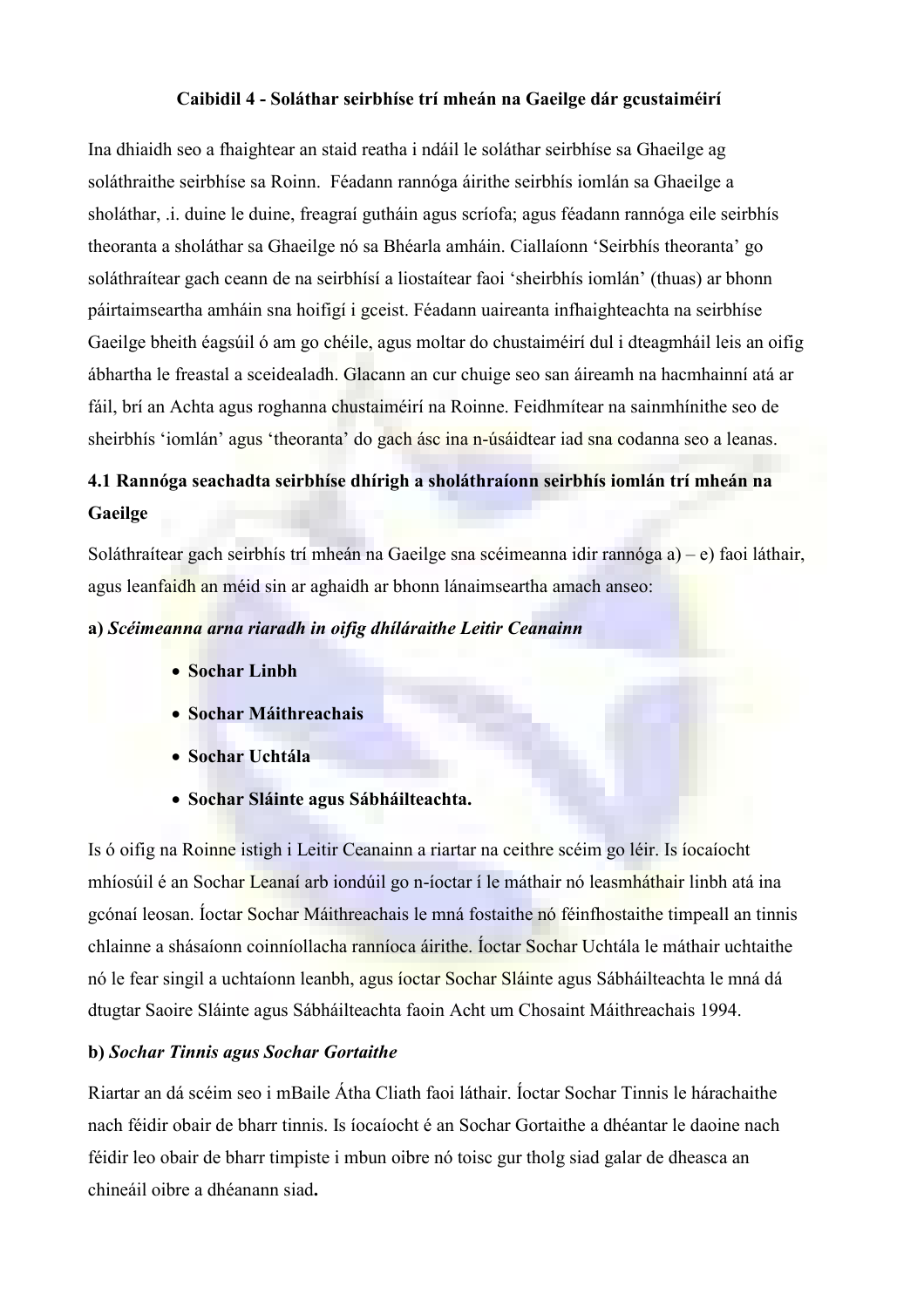## c) An tSeirbhís Bhuiséadta agus Chomhairle Airgid, Baile Átha Cliath

Is í foireann na hoifige seo a sholáthraíonn seirbhísí na Roinne le trí chuideachta dhéag is daichead de chuid na Seirbhíse Buiséadta agus Chomhairle Airgid ar fud na tíre, a sholáthraíonn comhairle do dhaoine aonair agus teaghlaigh um bainistiú an fhiachais. Is thar an nguthán a dhéantar teagmháil le custaiméirí den chuid is mó.

#### d) Scéimeanna arna riaradh in oifig dhíláraithe an Longfoirt

Bítear á riaradh na scéimeanna/liúntais seo a leanas san oifig dhíláraithe istigh sa Longfort:

- Sochar Buanmhíchumais
- Liúntas Míchumais
- Liúntas agus Sochar Cúramóirí,
- Pinsean Easláine.
- Deontas Méala
- Forlíonadh Ioncaim Theaghlaigh.

Bíonn foireann oilte ar fáil le gach seirbhís a sholáthar sa Ghaeilge.

### e) Tacaíocht lárnach na Scéimeanna Dífhostaíochta

Soláthraíonn an rannóg seo, atá suite i mBaile Átha Cliath, deasc chabhrach do chustaiméirí le foireann áitiúil na hoifige agus leis an bpobal um gach saincheist a bhaineann le fordheontas agus sochar dífhostaíochta agus fordheontas ioncaim.

# 4.2 Rannóga seachadta seirbhíse dhírigh a sholáthraíonn seirbhís theoranta trí mheán na Gaeilge

Féadann na rannóga seirbhíse dírí seo a leanas seirbhís theoranta a sholáthar trí mheán na Gaeilge faoi láthair agus ar feadh achar na scéime, faoi réir shainmhíniú na seirbhíse teoranta ag tús na caibidle seo.

# a) Seirbhísí Aitheantais Chliaint, Baile Átha Cliath

Comhordaítear leithdháileadh Uimhir Phearsanta Seirbhíse Poiblí na Roinne san oifig seo. Is thar an nguthán agus i bhfoirm scríbhinne a dhéantar cumarsáid leis an bpobal den chuid is mó.

# b) Seirbhísí Tacaíochta Fostaíochta

Pléann na rannóga seo le custaiméirí thar an nguthán den chuid is mó, agus iad suite istigh i mBaile Átha Cliath. Riarann siad an Liúntas um Fhilleadh ar an Obair, an Liúntas um Fhilleadh ar an Oideachas, agus Scéim Díolúine ÁSPC na bhFostóirí.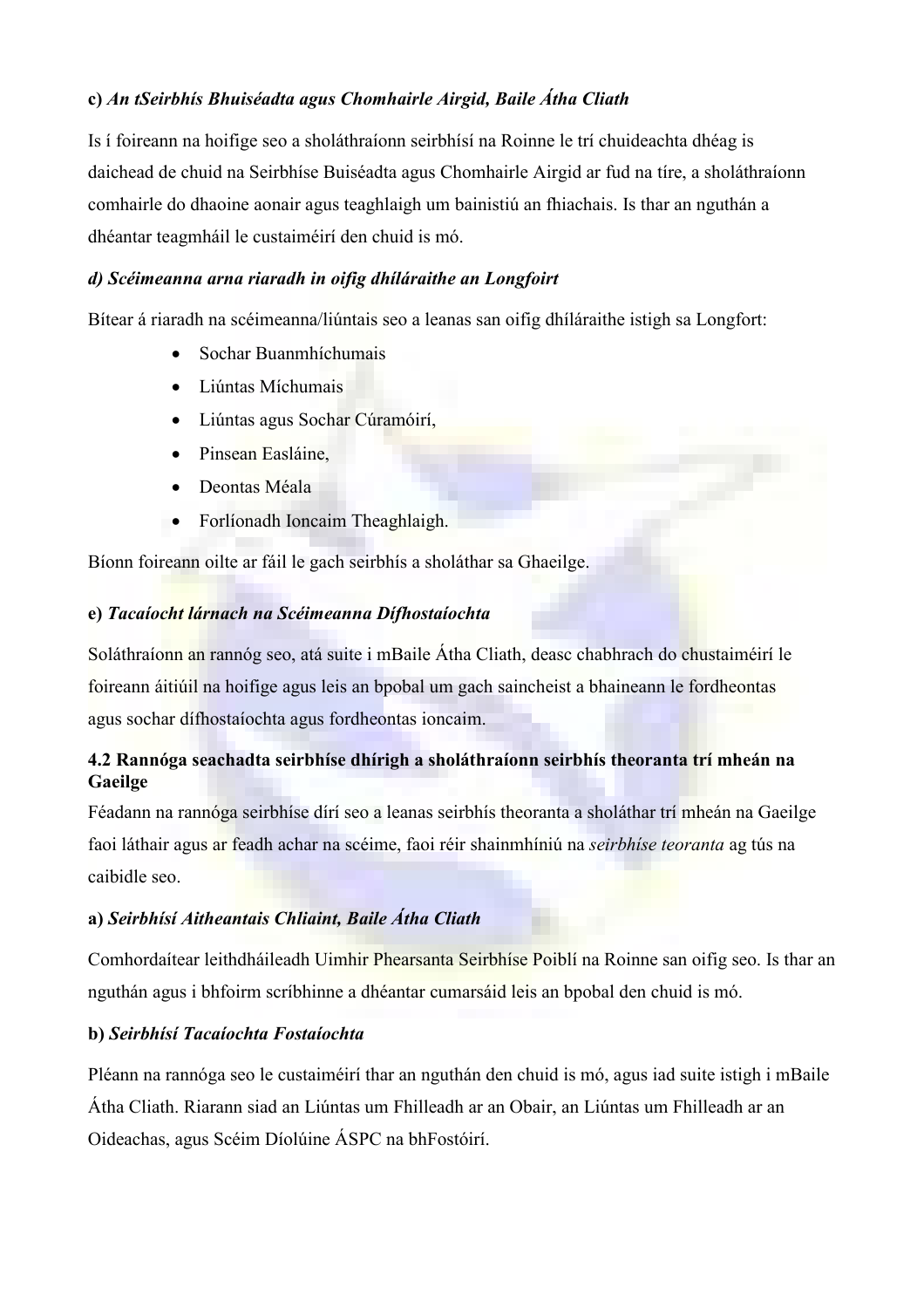#### c) Seirbhísí Eolais

Tá an rannóg seo lonnaithe i Sligeach, agus tá sé freagrach as soláthar an eolais um gach scéim agus seirbhís de chuid na Roinne. Anuas ar eagrú na seimineár eolais don fhoireann rannach, seachadann cainteoirí ón rannóg seo cainteanna freisin um ábhair leas shóisialaigh do ghrúpaí seachtracha. Tá sé freagrach mar sholáthróir seirbhíse lárnaí as soláthar gach príomhfhoirm.

Is iad Seirbhísí Eolas a sheachadfaidh na feabhsúcháin seo a leanas ina gcuid seirbhísí i gcaitheamh achar na scéime:

i) Beidh gach príomhfhoirm agus bileog eolais ar fáil ar leithligh sa Ghaeilge agus sa Bhéarla ar láithreán gréasáin na Roinne faoi lár na bliana 2007. Ina theannta sin, úsáidtear foirmeacha tánaisteacha .i., foirmeacha a úsáidtear mar fhreagra ar fhoirmeacha iarratais a fuarthas sna rannóga scéime éagsúla, a bheidh ar fáil sa Ghaeilge mar ar comhlánaíodh an fhoirm iarratais tosaigh trí mheán na Gaeilge.

ii) Bíonn cumarsáid rialta teileafóin agus scríofa ann idir an rannóg seo agus an pobal i gcoitinne agus teagmháil duine le duine le custaiméirí san oifig phoiblí. Tá seirbhís Gaeilge theoranta ar fáil faoi láthair. Soláthrófar sainoiliúint um úsáid na Gaeilge d'fhoireann an rannóga seo d'fhonn na seirbhísí seo a fheabhsú. Mar gheall ar dhílárú an rannóga go luath sa bhliain 2007, ní féidir gealltans a thabhairt i leith tuilleadh feabhsuithe ag an tráth seo.

iii) Is iad Seirbhísí Eolais atá freagrach as láithreán gréasáin na Roinne, táthar ag pleanáil láithreán gréasáin Ghaeilge a fhorbairt faoi cheann na bliana 2007.

#### d) Measúnóirí Leighis

Is dochtúirí cáilithe iad na Measúnóirí Leighis go léir, leis an tromlach (13) acu lonnaithe i mBaile Átha Cliath, le beirt acu lonnaith i gCorcaigh, le duine amháin ag obair i nGaillimh, i Longfort agus i gCill Chainnigh.. Déanann siad measúnú leighis ar éilitheoirí sna scéimeanna éagsúla breoiteachta. Déantar measúnuithe deisce freisin ar thuairiscí leighis a thugann dochtúirí ár gcustaiméirí isteach. Tá beirt mheasúnóirí ann faoi láthair ar féidir leo plé le custaiméirí sa Ghaeilge. Tá siad lonnaithe i mBaile Átha Cliath, ach féadann siad freastal ar oifigí ar fud na tíre má iarrtar sin orthu.

#### e) Oifig Seirbhísí Leasa Shóisialaigh (Oifig Seirbhísí Pinsin roimhe seo), Sligeach

Is ón oifig seo a riartar na pinsin seanaoise agus baintrí (fir), in éineacht le sochair theaghlaigh, saorthaisteal, íocaíocht teaghlaigh aontuismitheora, liúntas agus pinsean caomhnóirí, agus pinsean na ndall. Bíonn teagmháil duine le duine ann le custaiméirí tríd an oifig phoiblí, agus móramh na dteagmhálacha ag tarlú thar an nguthán. Soláthrófar seirbhís theoranta ar feadh achar na scéime.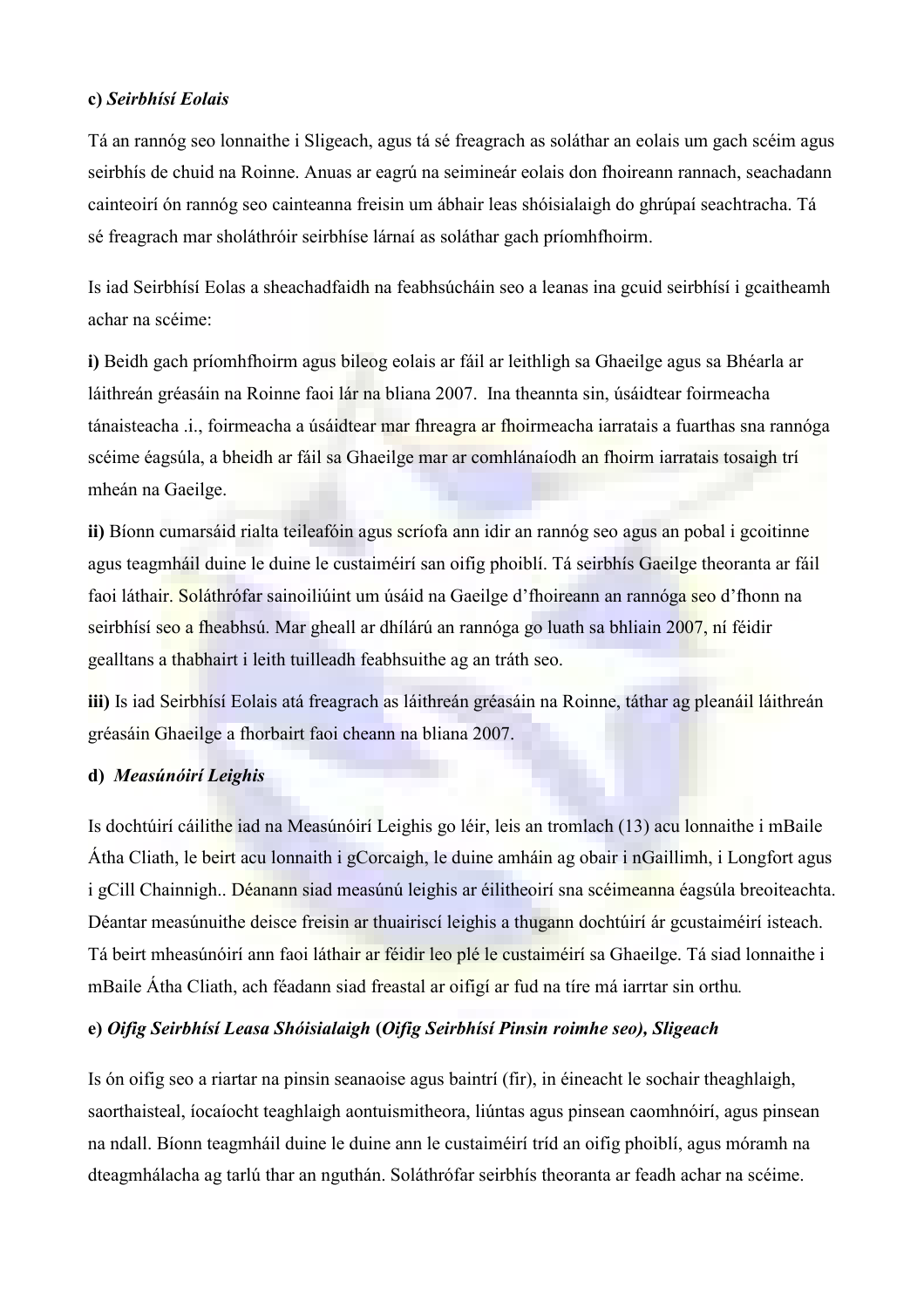### f) Oifig Achomhairc Leasa Shóisialaigh, Baile Átha Cliath

Áirítear leis an oifig neamhspleách seo Oifigigh Achomharc, atá freagrach as cinneadh um achomhairc i gcoinne cinntí um theidlíochtaí leasa shóisialaigh, agus foireann riaracháin leis. Tá beirt Oifigeach Achomharc ann faoi láthair ar féidir leo achomhairc a dhéanamh sa Ghaeilge. Níl an fhoireann riaracháin in ann seirbhís a sholáthar trí Ghaeilge faoi láthair, ach táthar ag soláthar oiliúna agus táthar ag beartú go mbeidh an tseirbhís sin ar fáil i rith achar na scéime.

#### 4.3 Rannóga seachadta seirbhíse dhírigh a sholáthraíonn seirbhís trí mheán an Bhéarla

Féadann na rannóga seo a leanas seirbhís a sholáthar sa Bhéarla amháin, nó féadann siad seirbhís trí Ghaeilge a sholáthar le cabhair foirne ó limistéir eile. Seachas sna cásanna nach sloinntear a mhalairt, tá sé beartaithe go mbeidh foireann oilte agus ar fáil le seírbhís trí mheán na Gaeilge a sholáthar laistigh d'achar na scéime féin.

#### a) Aonad Saorála Faisnéise, Baile Átha Cliath.

Is í an fhoireann sa rannóg seo a chomhordaíonn forfheidhmiú na nAchtanna Saorála Faisnéise ar fud na Roinne, agus a phléann freisin le hiarratais agus le hathbhreithnithe SF de réir mar is cuí. Is thar an nguthán nó i bhfoirm iarratais scríofa a dhéantar teagmháil leis an bpobal den chuid is mó.

### b) Oifig um Chuimsitheacht Shóisialta, Baile Átha Cliath.

Is í an Oifig um Chuimsitheach Shóisialta atá freagrach as forbairt, comhordú agus tiomáint an Phlean Ghnímh Náisiúnta i gcoinne na Bochtaine agus an Eisiaimh Shóisialta. Agus í bunaithe thiar sa bhliain 2003, pléann an Oifig leis an bpobal thar an nguthán, trí ríomhphost, i scríbhinn agus trí mheán a láithreáin ghréasáin. Níl aon chumas ann i láthair na huaire seirbhísí eile a sholáthar trí mheán na Gaeilge, cé go bhfuil roinnt dá gcáipéisí ar fáil as Gaeilge ar láithreán gréasáin na OSI.

#### c) Rannóg um Athbhreithniú agus Measúnú Leighis, Baile Átha Cliath

Is é an rannóg seo a oibríonn an phríomh-mheicníocht rialála do scéimeanna tinnis agus míchumas laistigh den Roinn, agus a chomhordaíonn gníomhaíochtaí na measúnóirí leighis. Soláthraíonn sé freisin gné mhór seirbhíse custaiméirí um measúnú na hincháilitheachta i gcomhair scéimeanna tinnis agus míchumais.

#### d) Scóip, Aisíocaíochtaí ÁSPC, Scéim um Chóramaí Baile, Seirbhísí Incháilitheachta Cliaint

Cé is moite den Rannóg Féinfhostaithe atá lonnaithe i bPort Láirge, tá fuílleach na rannóg lonnaithe i mBaile Átha Cliath.

Scóip: Tugtar cinntí um inárachais na fostaíochta agus na féinfhostaíocht sa chuid seo. Bíonn teagmháil rialta ann, i scríbhinn agus thar an nguthán, leis na custaiméirí.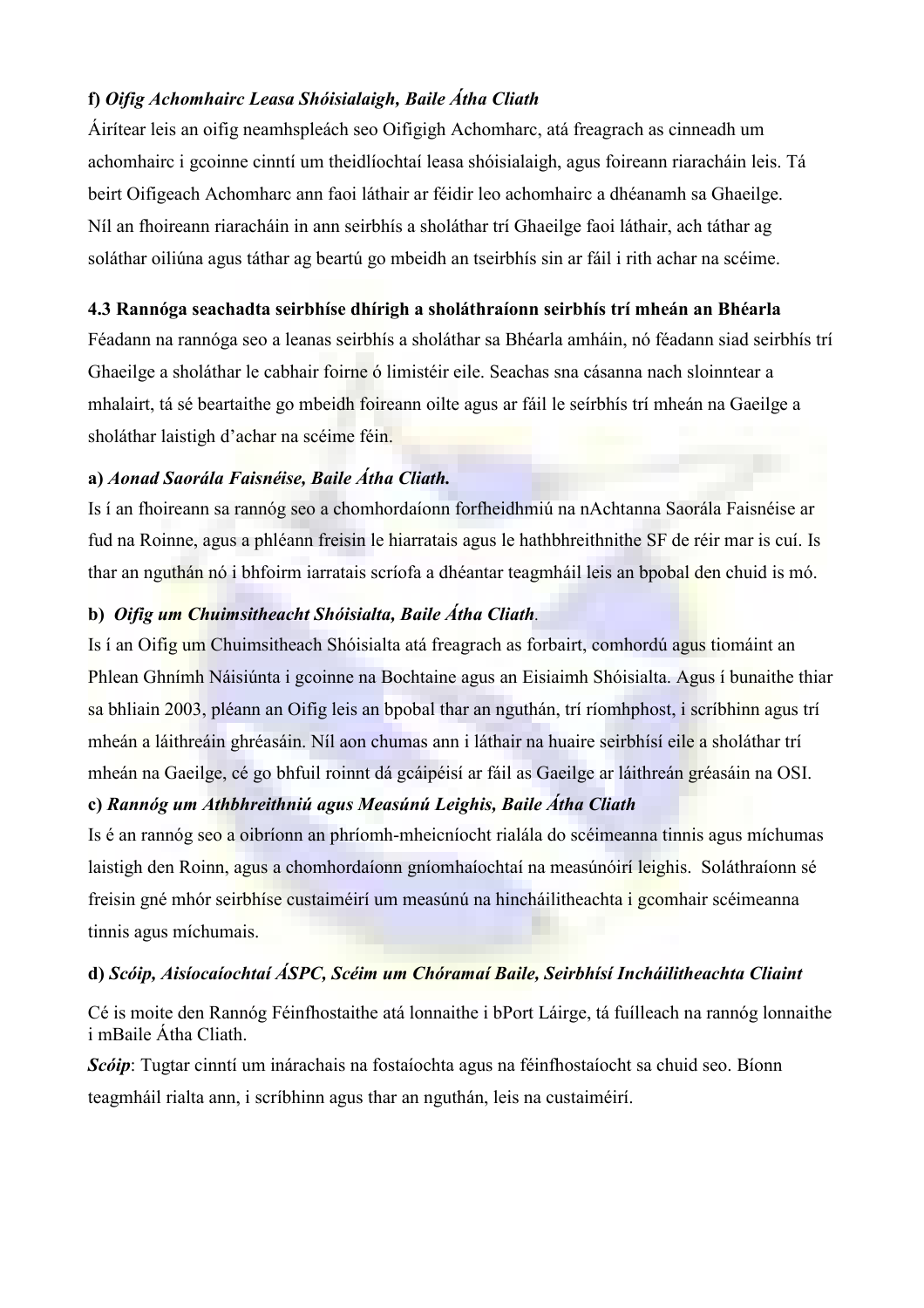Aisíocaíochtaí ÁSPC: Próiseáiltear aisíocaíochtaí na ranníocaíochtaí ÁSPC, a íoctar leis an Roinn trí dhearmad, sa rannóg seo. Is i bhfoirm scríbhinne agus thar an nguthán a bhíonn an teagmháil den chuid is mó.

Seirbhísí Incháilitheachta Cliaint: Is é an rannóg seo atá freagrach as cothabháil na dtaifead árachais shóisialta, lena n-áirítear ranníocaíochtaí ÁSPC agus eolais i leith éileamh. Baineann idir theagmháil scríofa agus teagmháil thar an nguthán le fostóirí, fostaithe agus dreamanna eile leis an tseirbhís don phobal.

Scéim um Chóramaí Baile: Is é an rannóg seo a chothabhálann taifead de na daoine atá i dteideal tréimhsí a chaitheamh i mbun cúraim leanaí nó gaolta scothaosta nó éagumasaithe a thabhairt san áireamh i leith pinsin ranníocaigh na seanaoise. Is trí iarratas scríofa nó thar an nguthán a bhíonn an teagmháil den chuid is mó.

Rannóg Féinfhostaíochta (Port Láirge): Is é an rannóg seo a riarann an scéim ÁSPC do dhaoine féinfhostaithe agus bailiú na sainchatagóirí fostaíochtaí/féinfhostaíochta. Is i bhfoirm scríbhinne den chuid is mó an teagmháil le custaiméirí.

#### e) Oifig Preasa

Is í an Oifig Preasa a phléann leis na meáin i leith gach gné de ghnó na Roinne. Níl aon chumas ann i láthair na huaire seirbhís trí mheán na Gaeilge a sholáthar san Oifig, lorgófar sainoiliúint sa Ghaeilge don fhoireann laistigh d'achar na scéime. Soláthrófar an oiliúint sin féachaint an fhoireann a réiteach le seirbhís preasa dhátheangach i dtréimhse an dara scéim agus scéimeanna na todhchaí.

#### 4.4 Soláthróirí seirbhíse indíreacha

Is iad na rannóga seo a leanas den Roinn a mbíonn teagmháil neamhrialta acu leis an bpobal.

- Pearsanra
- Pleanáil
- Forbairt Chorparáideach

Is neamhrialta agus comhairleach den chuid is mó í an teagmháil idir foireann sna rannóga sin agus an pobal. Is ar an bhfáth sin a bhfuil tosaíocht níos ísle ann i leith fheabhsú na seirbhíse trí Ghaeilge ná mar atá i leith na rannóg ag 4.1, 4.2, agus 4.3. Táirgtear go dátheangach faoi láthair gach cáipéis agus bileog eolais nó póstaer a úsáidtear i dtaca le feachtais eolais, agus Tuarascáil Bhliantúil na Roinne.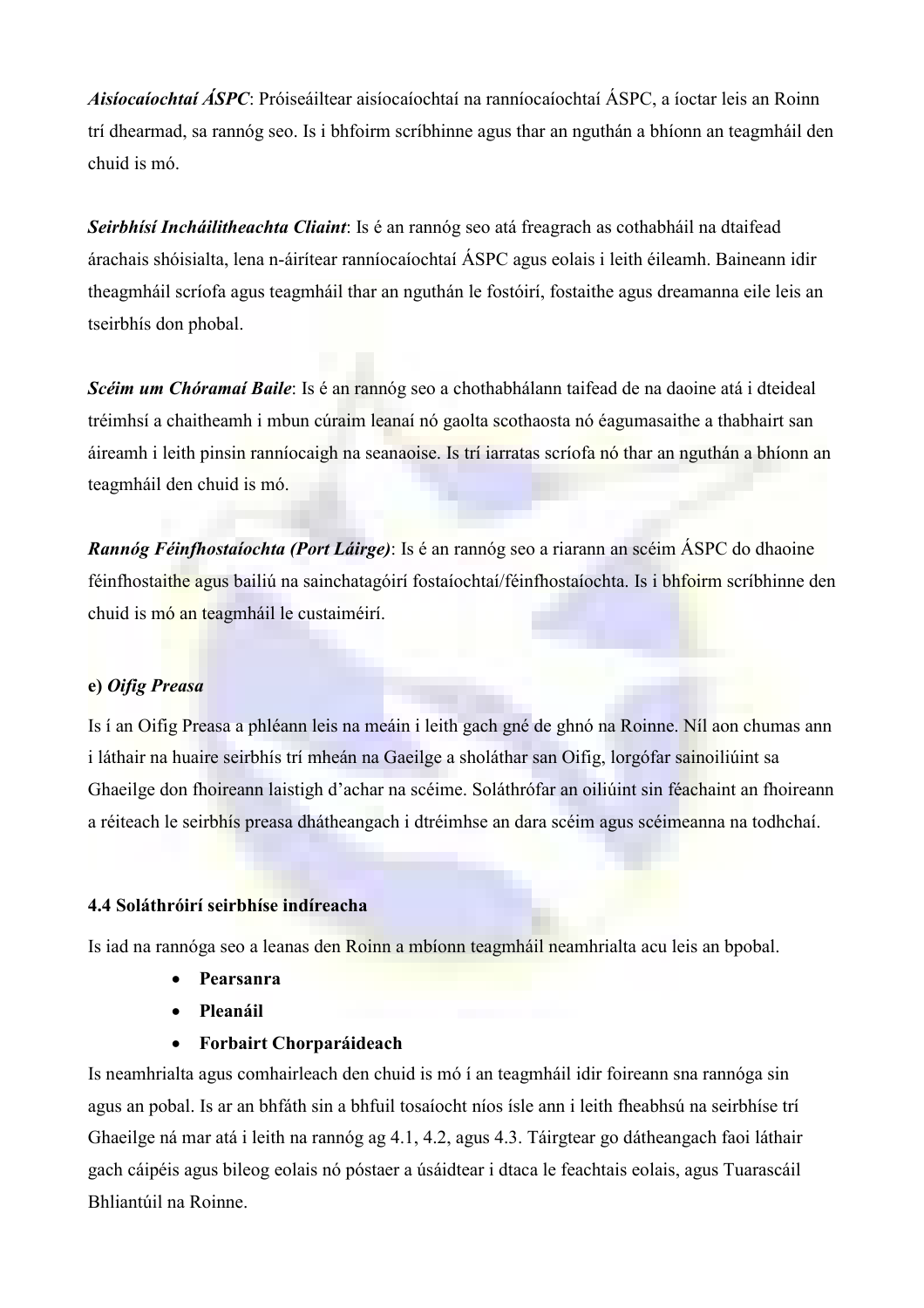#### 4.5 Reach

Is gníomhaireacht í Reach a bhunaigh an Rialtas chun cáilíocht na seirbhíse do chustaiméirí Seirbhíse Poiblí na hÉireann a fheabhsú. Baineann tógáil an Bhróicéara Seirbhísí Poiblí leis seon chun meáin chaighdeánacha rochtana ar sheirbhísí poiblí a sholáthar. Éascófar é seo le láithreán gréasáin reachservices a fheidhmeoidh mar pointe amháin rochtana don réimse iomlán seirbhísí poiblí in Éirinn. Tá reachservices deartha le sorochtain a thabhairt ar sheirbhísí agus ar eolas i dtaobh seirbhísí. Láithrítear "leathanach baile" do gach seirbhís a thugann buneolas is gá chun rochtain a fháil ar an tseirbhís trí naisc le foirmeacha agus/nó eolas i leith láithrean gréasáin eile ar líne nó in-íoslódáilte a sholáthar.

Tá tairseach reachservices ar fáil sa Ghaeilge agus sa Bhéarla araon. Tá seirbhís theileafóin, ríomhphost, agus bileoga eolais ar fáil go dátheangach freisin.

#### 4.6 Seachadadh seirbhíse sna regiúin (lena n-áirítear oifigí áitiúla)

Tá leibhéal ard teagmhála ann – lena n-áirítear duine le duine, teileafón, agus scríofa – idir foireann oifigí leasa shóisialaigh agus oifigí brainse sna réigiúin agus custaiméirí na Roinne. I dteannta na foirne áitiúla agus brainse, pléann cigirí agus foireann (éascaitheoirí) leasa shóisialaigh de chuid na Seirbhísí Tacaíochta Teaghlaigh agus Sóisialta le custaiméirí freisin Fógrófar infhaighteacht na seirbhíse teoranta go dátheangach i ngach aonn oifig de réir mar ar infheidhmithe, agus féadfaidh na custaiméirí ar mian leo go gcaithfí leo trí mheán na Gaeilge a gcuid cuairteanna a sceidealadh dá réir.

#### 4.6(i) Seirbhísí le soláthar i bhfo-oifigí agus oifigí áitiúla

Sonraítear thíos na seirbhísí a sholáthrófar sa Ghaeilge agus sa Bhéarla sna réigiúin de chuid na Roinne<sup>3</sup> agus tugann cuid 4.7 níos mó sonraí i ndáil le ceantair Ghaeltachta. Sa chás nach soláthraíonn oifigí áitiúla nó brainse seirbhís trí mheán na Gaeilge i láthair na huaire, is amhlaidh a dhéanfaidh an Roinn taiscéaladh, i gcaitheamh na míonna seo romhainn, ar fhéidearthacht chun pointí ailtéarnacha teagmhála a bhunú do chustaiméirí ar mian leo seirbhís a fháil trí mheán na Gaeilge.

### Réigiún Bhaile Átha Cliath Thuaidh

 $\overline{a}$ 

Tá seacht n-oifig áitiúla agus oifig brainse amháin i réigiún Bhaile Átha Cliath Thuaidh.Féadann dhá oifig áitiúla seirbhís iomlán a sholáthar sa Ghaeilge as an iomlán sin, féadann oifig amháin seirbhís theoranta a sholáthar agus ní fhéadann an fuílleach seirbhís a sholáthar ach sa Bhéarla

<sup>&</sup>lt;sup>3</sup> Táthar ag laghdú lion na réigiún i láthair na huaire ó dheich gcinn go naonúr, agus tarlóidh laghdú breise sa bhliain 2007. Déanfar na SWLO agus na BEO a ath-léithdháileadh ar na réigiúin chóngaracha.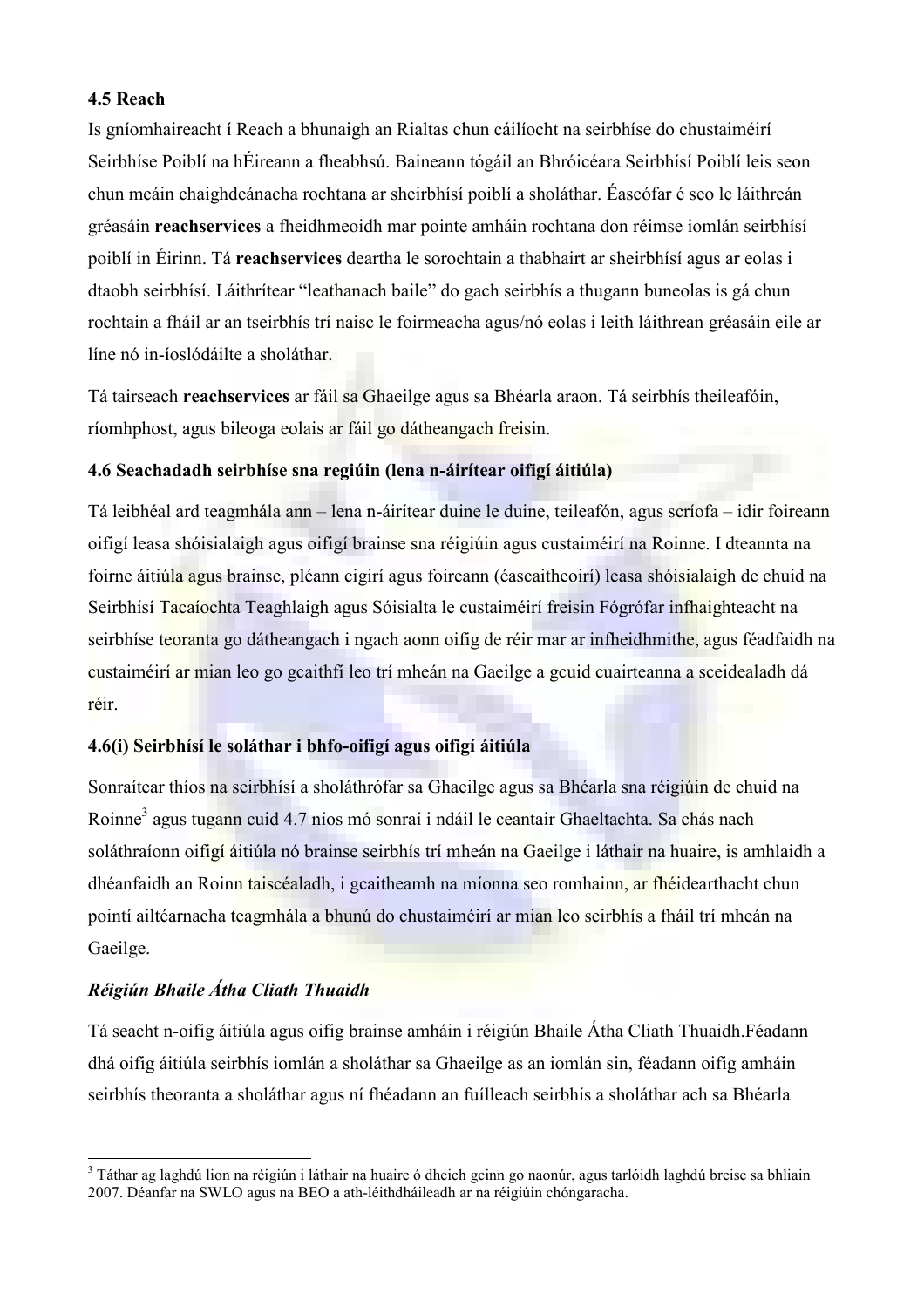amháin. Féadann ceann amháin as ochtar ag na hionaid Chigireachta seirbhís theoranta a sholáthar sa Ghaeilge, agus ní fhéadann an fuílleach seirbhís a sholáthar ach sa Bhéarla amháin. Ní fhéadann éascaitheoirí sa réigiún seirbhís a sholáthar ach sa Bhéarla amháin.

### Réigiún Bhaile Átha Cliath Theas

Tá sé oifig áitiúla agus oifig brainse amháin i réigiún Bhaile Átha Cliath. Féadann cúig oifig áitiúla seirbhís pháirtaimseartha a sholáthar trí mheán na Gaeilge as an iomlán sin, agus ní fhéadann an fuílleach seirbhís a sholáthar ach sa Bhéarla amháin. Tá dhá chigire dhéag is caoga (lena n-áirítear triúr Éascaitheoirí) sa réigiún. Tá seisear astu seo cumasach chun seirbhís pháirtaimseartha a sholáthar sa Ghaeilge ag trí ionad. Táthar tar éis socruithe a dhéanamh lena chinntiú go mbeidh na Cigirí agus na hÉascaitheoirí ar fáil ag na hionaid is iomchuí, .i., mar ar mó an t-éileamh ar sheirbhís trí Ghaeilge.

# Réigiún Bhaile Átha Cliath Thiar

Tá cúig oifig áitiúla agus trí oifig brainse sa réigiún. Féadann dhá oifig áitiúla seirbhís theoranta a sholáthar, agus ní fhéadann fuílleach na n-oifigí áitiúla agus brainse seirbhís a sholáthar ach sa Bhéarla amháin. Is féidir seirbhís theoranta a sholáthar ag cúig cinn de na hocht n-ionad Cigireachta, agus is trí Bhéarla amháin atá an tseirbhís ar fáil ag an bhfuílleach. Is féidir le ball amháin den Fhoireann Bainistíochta Réigiúnaí seirbhís iomlán sa Ghaeilge a sholáthar. Féadann éascaitheoirí na Seirbhísí Tacaíochta Sóisialta agus Teaghlaigh sa réigiún seirbhís a sholáthar sa Bhéarla amháin.

# Réigiún an Mheán-Oirthir (contaetha an Chláir, Luimnigh, Thiobraid Árann Thuaidh, Uíbh Fhailí, agus Laoise)

Tá cúig oifig áitiúla agus ocht n-oifig brainse i réigiún an Mheán-Oirthir..

Féadann oifig áitiúil amháin agus ceithre oifig brainse seirbhís a sholáthar sa Ghaeilge, agus ní fhéadann fuílleach na n-oifigí seirbhís a sholáthar ach sa Bhéarla amháin.

Tá trí ionad déag Cigireachta sa réigiún. Féadtar seirbhís iomlán a sholáthar trí Ghaeilge ag ionad amháin astu sin, féadtar seirbhís theoranta a sholáthar ag ceithre ionad, agus ní féidir seirbhís a sholáthar ach trí mheán an Bhéarla ag an bhfuílleach. Féadtar seirbhís iomlán sa Ghaeilge a sholáthar ag ceann amháin de na ceithre ionad d'Éascaitheoirí, agus féadtar seirbhís theoranta a sholáthar ag ionad eile.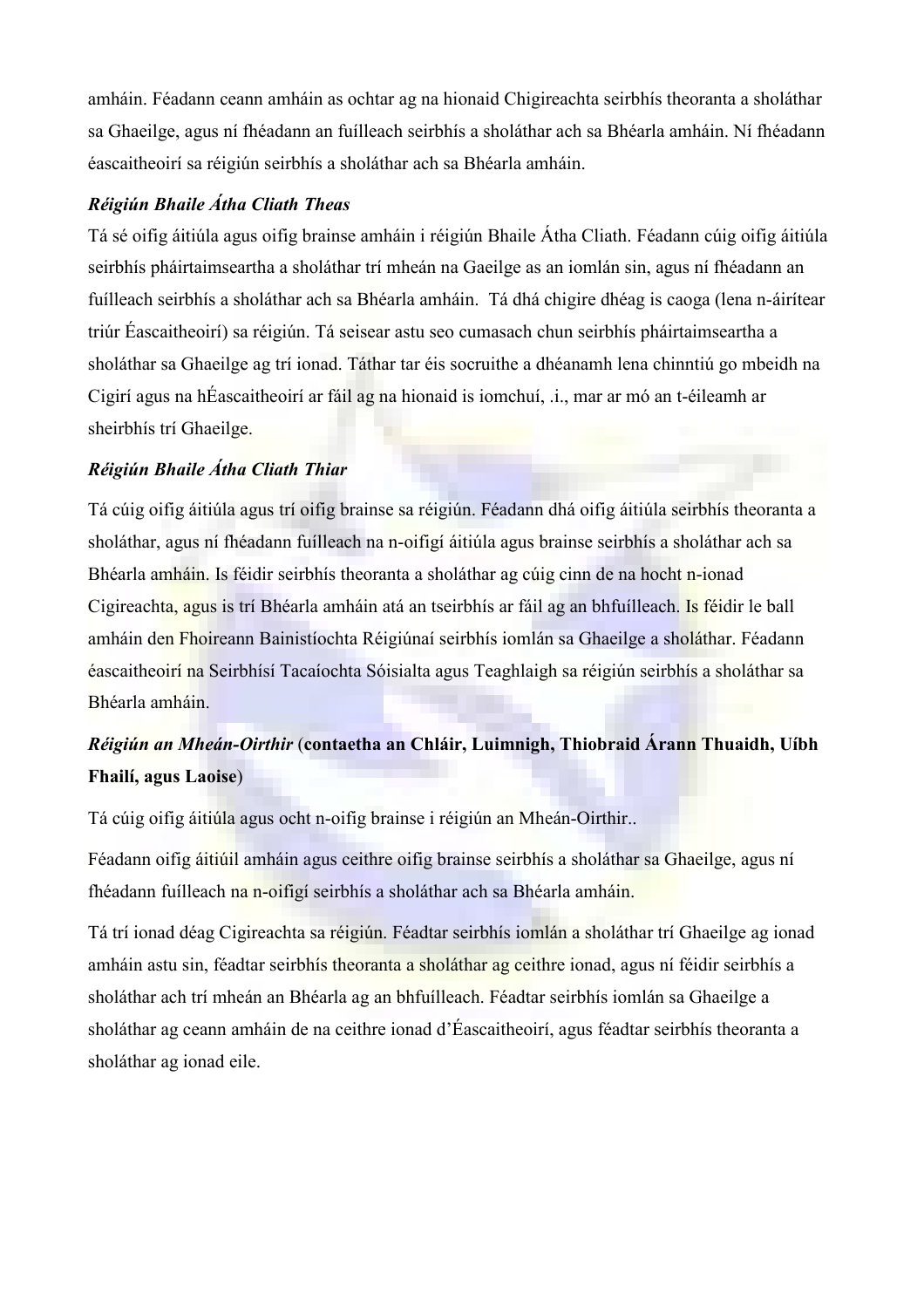# Réigiún an Oirthuaiscirt (contaetha an Chabháin, an Longfoirt, Lú, na Mí, Mhuineacháin, na hIarmhí (cuid de)) agus Ros Comáin (cuid de)

Tá ocht n-oifig áitiúla (lena n-áirítear dhá oifig sínithe/eolais) agus dhá oifig brainse dhéag sa réigiún seo. Tá seirbhís iomlán sa Ghaeilge ar fáil in dá oifig áitiúla (lena n-áirítear ceann ag freastal ar cheantar Gaeltachta) agus trí oifig brainse, agus féadann oifig brainse amháin seirbhís theoranta a sholáthar sa Ghaeilge. Ní fhéadann fuílleach na n-oifigí seirbhís a sholáthar ach amháin sa Bhéarla. Is féidir seirbhís theoranta a sholáthar ag cúig ionad sa Ghaeilge as na sé hionad Cigireachta dhéag; tá seirbhís ar fáil sa Bhéarla amháin ag an bhfuílleach, agus seirbhís iomlán sa Ghaeilge ar fáil ag ceann amháin de na cúig hionad d'Éascaitheoirí.

#### Réigiún an Iarthuaiscirt (contaetha Dhún na nGall, Liatroma, agus Shligigh)

Tá ocht réigiún áitiúla agus cúig oifig brainse sa réigiún seo. Féadann ceithre oifig áitiúla, lena náirítear ceann amháin atá lonnaithe i gceantar Gaeltachta agus ceann amháin ag freastal ar cheantar Gaeltachta, as an iomlán sin seirbhísí a sholáthar sa Ghaeilge ar bhonn lánaimseartha, agus féadann oifig brainse amháin seirbhís iomlán a sholáthar. Ní fhéadann fuílleach na n-oifigí seirbhís a sholáthar ach amháin sa Bhéarla.

Féadtar seirbhísí trí mheán na Gaeilge a sholáthar ag dhá ionad Cigireachta as aon ionad déag acu san iomlán, agus féadtar seirbhís theoranta a sholáthar ag trí ionad. Is féidir seirbhís trí Ghaeilge a sholáthar ag trí cinn de na ceithre ionad d'Éascaitheoirí.

#### Réigiún an Deiscirt (contaetha Chorcaí agus Chiarraí)

Tá naoi n-oifig áitiúla (lena n-áirítear oifig sínithe/eolais amháin) agus sé oifig brainse dhéag i Réigiún an Deiscirt. Féadann oifig áitiúil amháin seirbhís ar bhonn lánaimseartha a sholáthar trí mheán na Gaeilge astu sin, agus féadann dhá oifig áitiúla agus oifig brainse amháin seirbhís theoranta a sholáthar. Tá ceann amháin de na hoifigí brainse lonnaithe i gceantar Gaeltachta. Tá labhairt na Gaeilge ag an gconraitheoir ag an oifig seo, agus d'fhreastail siad freisin ar chúrsa sainoiliúna agus féadann siad seirbhís theoranta a sholáthar sa Ghaeilge. Níl seirbhís ar fáil ag fuílleach na n-oifigí sa Bhéarla amháin. Is féidir seirbhís iomlán sa Ghaeilge a sholáthar ag ceithre cinn den ionad Cigireachta is fiche ar bhonn lánaimseartha, agus is trí Bhéarla amháin atá an tseirbhís ar fáil ag fuílleach na n-ionad. Féadann éascaitheoirí na Seirbhísí Sóisialta agus Teaghlaigh seirbhís iomlán a sholáthar sa Ghaeilge ag ionad amháin, seirbhís theoranta a sholáthar ag ionad eile agus seirbhís sa Bhéarla amháin ag fuílleach na dtrí ionad.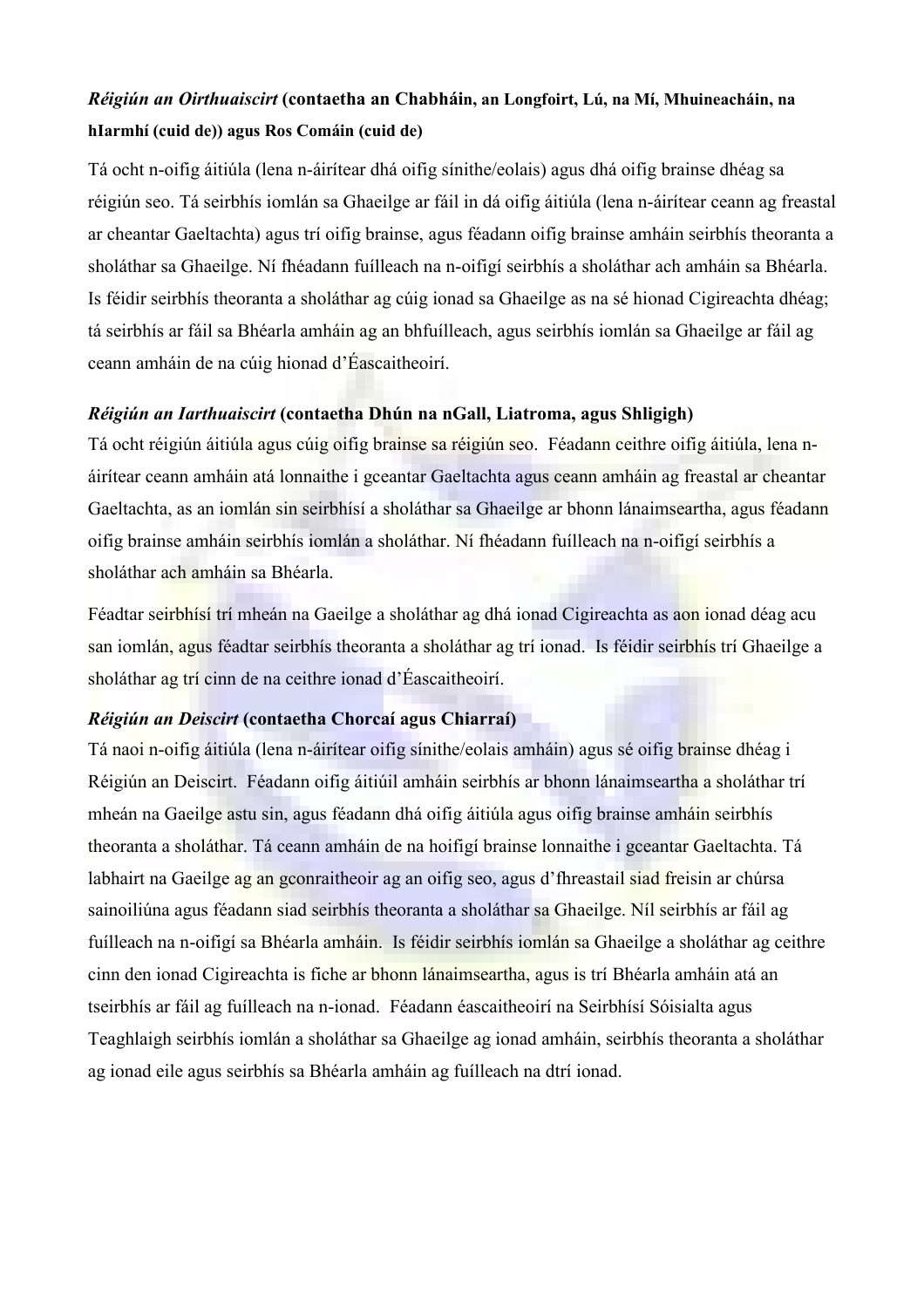# Réigiún an Oirdheiscirt (contaetha Cheatharlach, Chill Chainnigh, Thiobraid Árann Theas, Phort Láirge, agus Loch Garman)

Tá sé oifig áitiúla (lena n-áirítear oifig sínithe/eolais amháin) agus trí oifig brainse dhéag sa Réigiún seo. Féadann oifig áitiúil amháin seirbhís ar bhonn lánaimseartha a sholáthar trí mheán na Gaeilge astu sin, agus féadann dhá oifig áitiúla agus trí oifig brainse seirbhís theoranta a sholáthar sa Ghaeilge, agus ní fhéadann an fuílleach seirbhís a sholáthar ach amháin trí mheán an Bhéarla. Tá dhá ionad Cigireachta dhéag ann; is féidir seirbhís trí Ghaeilge a sholáthar ar bhonn lánaimseartha ag ionad amháin, agus tá seirbhís theoranta ar fáil ag ceithre cinn eile. Ní fhéadann an fuílleach, lena n-áirítear na hÉascaitheoirí, seirbhís a sholáthar ach sa Bhéarla amháin.

# Réigiún an Iarthair (contaetha na Gaillimhe, Mhaigh Eo, Ros Comáin (cuid de), Uíbh Fhailí (cuid de), agus na hIarmhí (cuid de))

Tá ocht n-oifig áitiúla agus ocht n-oifig brainse sa réigiún. Soláthraíonn ceithre oifig áitiúla, lena n-áirítear ceann amháin atá lonnaithe i gceantar Gaeltachta agus dhá cheann a fhreastalaíonn ar cheantair Ghaeltachta as an iomlán sin, agus féadann trí oifig brainse seirbhís theoranta a sholáthar sa Ghaeilge, agus ní fhéadann an fuílleach seirbhís a sholáthar ach amháin sa Bhéarla. Tá sé ionad déag Cigireachta sa réigiún. Tá seirbhís sa Ghaeilge ar fáil ag ceithre ionad ar bhonn lánaimseartha as an iomlán sin, tá seirbhís theoranta ar fáil ag cúig cinn eile agus níl seirbhís ar fáil ach trí mheán an Bhéarla ag fuílleach na n-ionad sin. Is féidir seirbhís theoranta sa Ghaeilge a sholáthar ag ceann amháin de na trí ionad d'Éascaitheoirí sa réigiún.

#### 4.7 Seirbhís Gaeilge sna Ceantair Ghaeltachta

#### Tá na hoifigí seo a leanas suite sna ceantair Ghaeltachta:

- Oifig Áitiúil an Chlocháin Léith, Co. Dhún na nGall
- Oifig Áitiúil Bhéal an Mhuirthead, Co. Mhaigh Eo
- Oifig Áitiúil Acla, Co. Mhaigh Eo
- Oifig Brainse an Daingin, Co. Chiarraí

Is féidir seirbhís trí mheán na Gaeilge a sholáthar sa Chlochán Liath, Béal an Mhuirthead, Acaill agus san oifig brainse sa Daingean.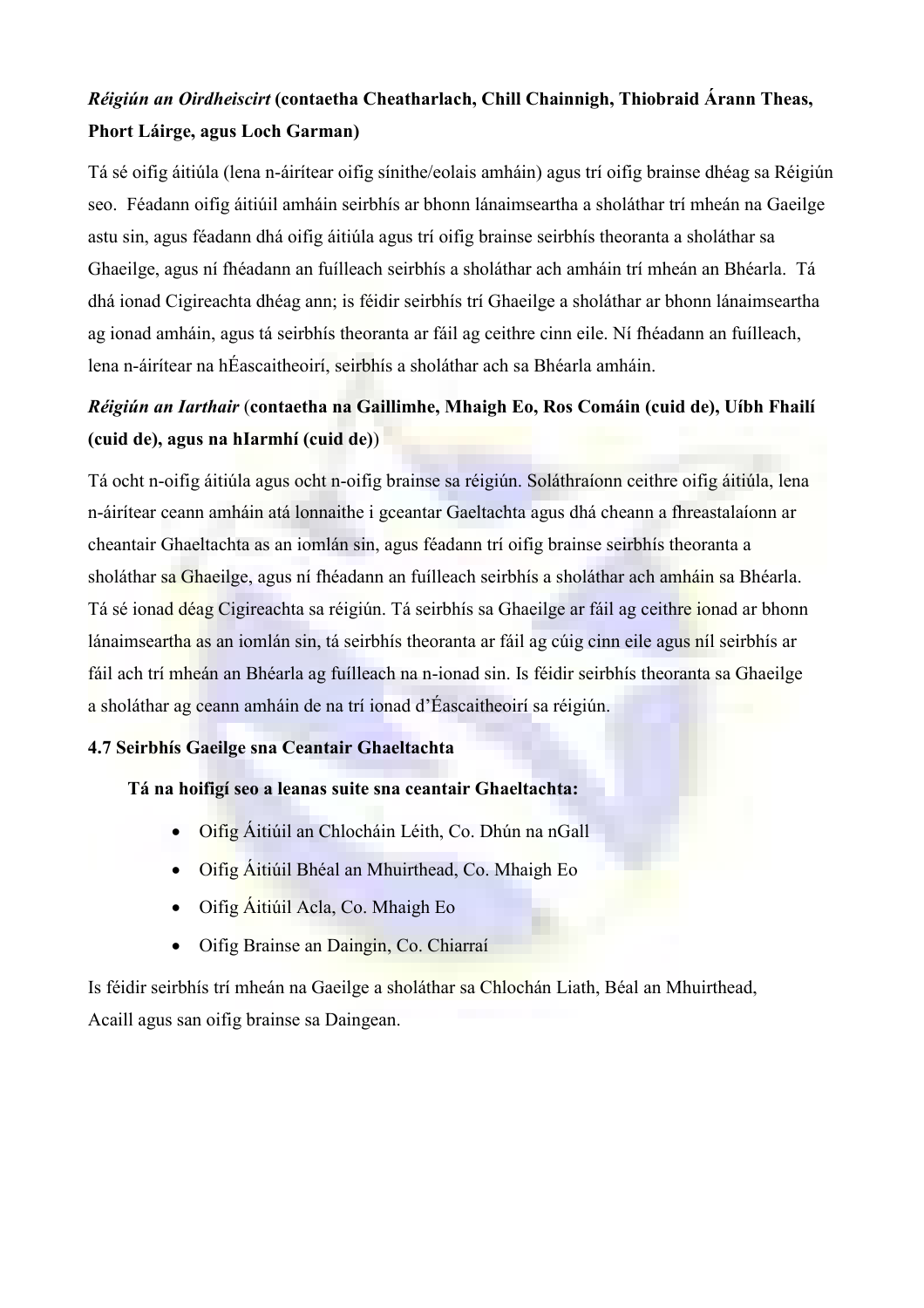#### Oifigí Áitiúla na Roinne ag freastal ar cheantair Ghaeltachta:

Tá oifigí áitiúla leasa shóisialaigh ann, ag freastal ar cheantair Ghaeltachta agus Galltachta, sna hionaid seo a leanas:

- a) Dún Fionnachaidh, Leitir Ceanainn, Trá Lí, agus An Uaimh
- b) An Clochán, Cathair Saidhbhín, Gaillimh, agus Port Láirge
- c) Dún na nGall, Mala, agus Beanntraí

Féadann gach oifig áitiúil ag a) thuas seirbhís iomlán a sholáthar sa Ghaeilge, féadann siad siúd a liostaítear ag b) seirbhís theoranta, agus ní fhéadann na hoifigí ag c) ach seirbhís a sholáthar tríd an mBéarla amháin. I gcás oifigí an Chlocháin agus na Gaillimhe is amhlaidh a dhéanfar gach uile iarracht leibhéal na seirbhíse Gaeilge atá ar fáil a fheabhsú tríd an oiliúint foirne, soláthar na bhfoirmeacha agus na mbileog Gaeilge, agus iarraidh folúntais a thagann aníos a líonadh le foireann is Gaeilgeoirí, ach ní féidir é sin a ráthú toisc an gá i gcomhair leanúnachas na seirbhíse sna hoifigí sin.

### Oifigí Brainse ag freastal ar cheantair Ghaeltachta

Soláthraíonn na hoifigí seo a leanas, cé nach bhfuil siad lonnaithe sna ceantair Ghaeltachta, seirbhísí le custaiméirí ó cheantair Ghaeltachta agus Galltachta:

Na Cealla Beaga, Beanntraí, Dún Mánmhaí, An Sciobairín, Maigh Chromtha, Mala, agus Dún Garbháin

Féadtar seirbhís iomlán a sholáthar sa Ghaeilge san oifig sna Cealla Beaga; soláthraíonn na hoifigí atá liostaithe seirbhís sa Bhéarla amháin.

#### 4.8 An Ghaeilge mar theanga oibre oifigí sa Ghaeltacht

Is faoi cheann na bliana 2020 a bheidh an Ghaeilge ina teanga oibre sna hoifigí atá lonnaithe sa Ghaeltacht.

#### 4.9 Teicneolaíocht na Faisnéise

Tá ceithre chineál córais ag an Roinn, mar atá:

- a) Córais iarratais arna bhforbairt faoin gclár um Shamhail Seachadta Seirbhíse (SSS)
- b) Forbairt na gcóras táirgthe níos sine 'intí'.
- c) Seirbhísí nua gréasán-bhunaithe ar líne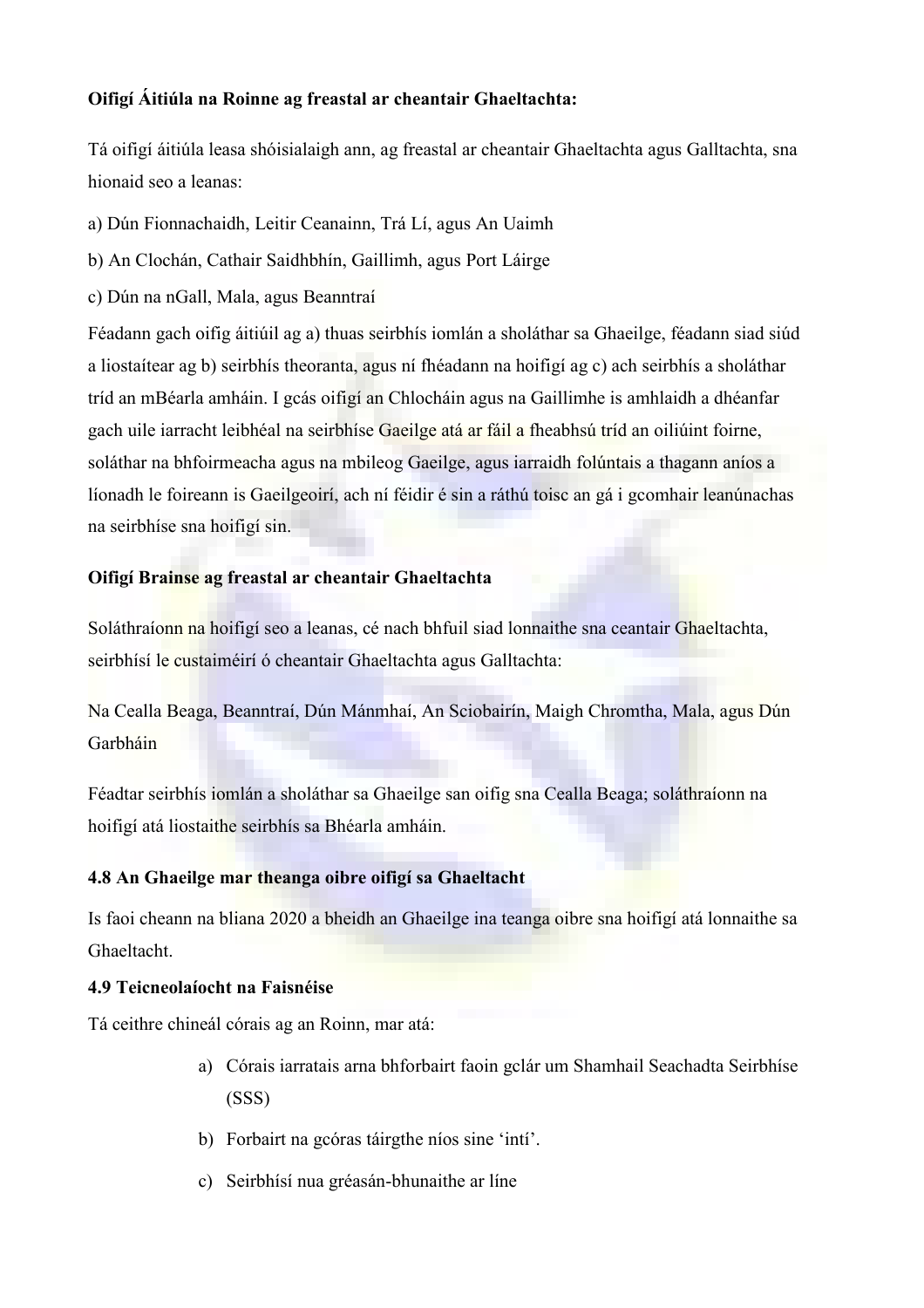d) Córais le foinse sheachtrach (córais riaracháin agus 'córais bhonneagair' ar nós an ríomhphoist go hiondúil).

#### a) Córais iarratais arna bhforbairt faoin SSS

Táthar ag forbairt na gcóras seo le cumas feabhsaithe um láimhseáil teanga, agus is féidir leo dul i ngleic leis an nGaeilge. Is clár fadtéarmach ilbhliantúil é an tacaíocht iomlán do gach limistéar ábhartha feidhme laistigh den Roinn. Táthar ag beartú i rith thréimhse na scéime aghaidh a thabhairt ar roinnt de na hiarratais phinsean agus ar an bpríomhchóras custaiméara freisin.

#### b) Córais táirgthe níos sine 'intí'

Níl an cumas ar fáil faoi láthair d'fhonn na córais seo a fhorbairt chun tacú leis an nGaeilge gan dul i bhfeidhm go criticiúil ar an gcumas chun tacú le híocaíochtaí tacaíochta agus nuachóiriú seirbhíse. Freastalófar ar chórais chomharbachta de réir mar atá leagtha amach faoi (a) thuas.

#### c) Seirbhísí nua gréasán-bhunaithe ar líne

Is trí mheán an Bhéarla a dhéantar forbairt na gcóras. Bíonn leaganacha tosaigh na bhfeidhmchlár sa Bhéarla dá bharr, cé go gceadófar d'iontráil sonraí Gaeilge ach a neiseofar iad. Áireofar an phróiseáil Gaeilge breise leis an bpleanáil um eisiúint gach seirbhís nua de réir mar a theastaíonn.

#### d) Seirbhísí riaracháin

Is é beartas na Roinne iad seo a fhoinsiú tríd an soláthar oscailte. Déanfar iarratas mar chuid de na hIarratais ábhartha ar Thairiscintí go mbeaidh na córais a sholáthrófar in ann sonraí Gaeilge a láimhseáil agus go mbeidh gnéithe 'in-saincheaptha ag an úsáideoir' in ann tacú le húsáid na Gaeilge. Is sampla de seo athchur an chórais phoist inmheánaigh i rith thréimhse na scéime agus chun a chinntiú gur féidir leis teachtaireachtaí caighdeánacha agus fógraí a láimhseáil sa Ghaeilge.

#### 4.10 Feabhsú seirbhísí in oifigí na Roinne

I bhfianaise an leibhéil aird de theagmháil idir foireann rannach agus custaiméirí, is follas an gá chun seachadadh seirbhíse sa Ghaeilge a fheabhsú, go háirithe ag na hionaid sin a sholáthraíonn seirbhís trí Bhéarla amháin faoi láthair. Déanfar gach uile iarracht amach anseo an seachadadh seirbhíse a fheabhsú, de réir seo a leanas:

a) Trí fhoireann le caighdeán Gaeilge ar ard a dhóthain é a aithint, ar féidir í a fheabhsú trí shainoiliúint, d'fhonn go bhféadtar seirbhís den scoth a sheachadadh.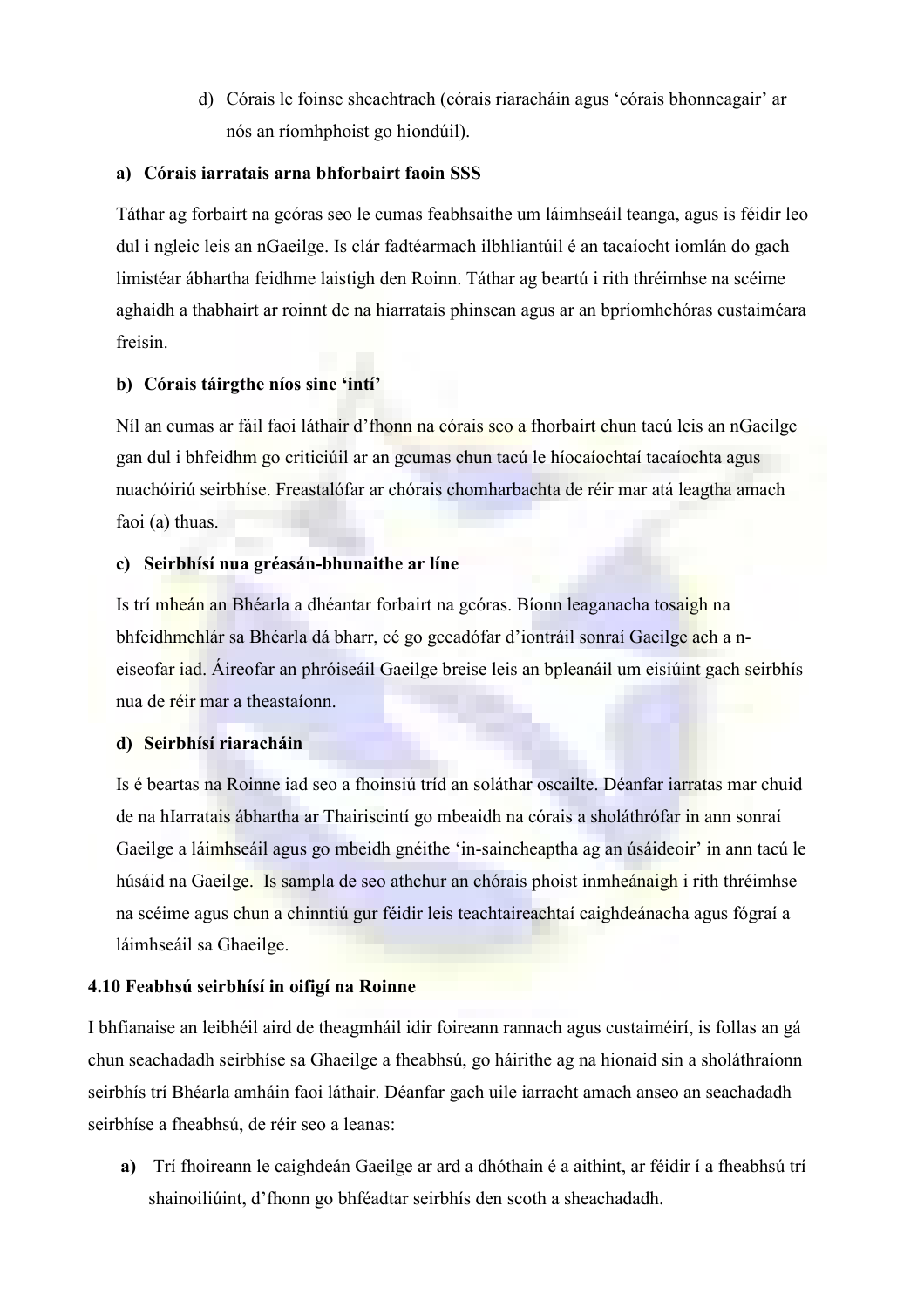- b) Trí thachaíocht theicniúil a sholáthar do Ghaeilgeoirí trí nuashonrú téarmaíochta inseirbhíse, foinsí faisnéise atá ar fáil go leictreonach, agus fordheontais eile a mheastar bheith cuí ag soláthraithe seirbhíse.
- c) Trí fhorbairt béascna a aithníonn ceart na gcustaiméirí ar sheirbhís sa Ghaeilge agus a fháiltíonn roimh chumarsáid sa teanga.
- d) Trína thuilleadh fiosrú a dhéanamh i leith na mbealaí inar féidir tacú le hOifigigh Sheirbhíse agus le Teileafónaithe le Gaeilgeoirí a threorú i dtreo na mball foirne ar féidir seirbhís a sholáthar trí mheán na Gaeilge.

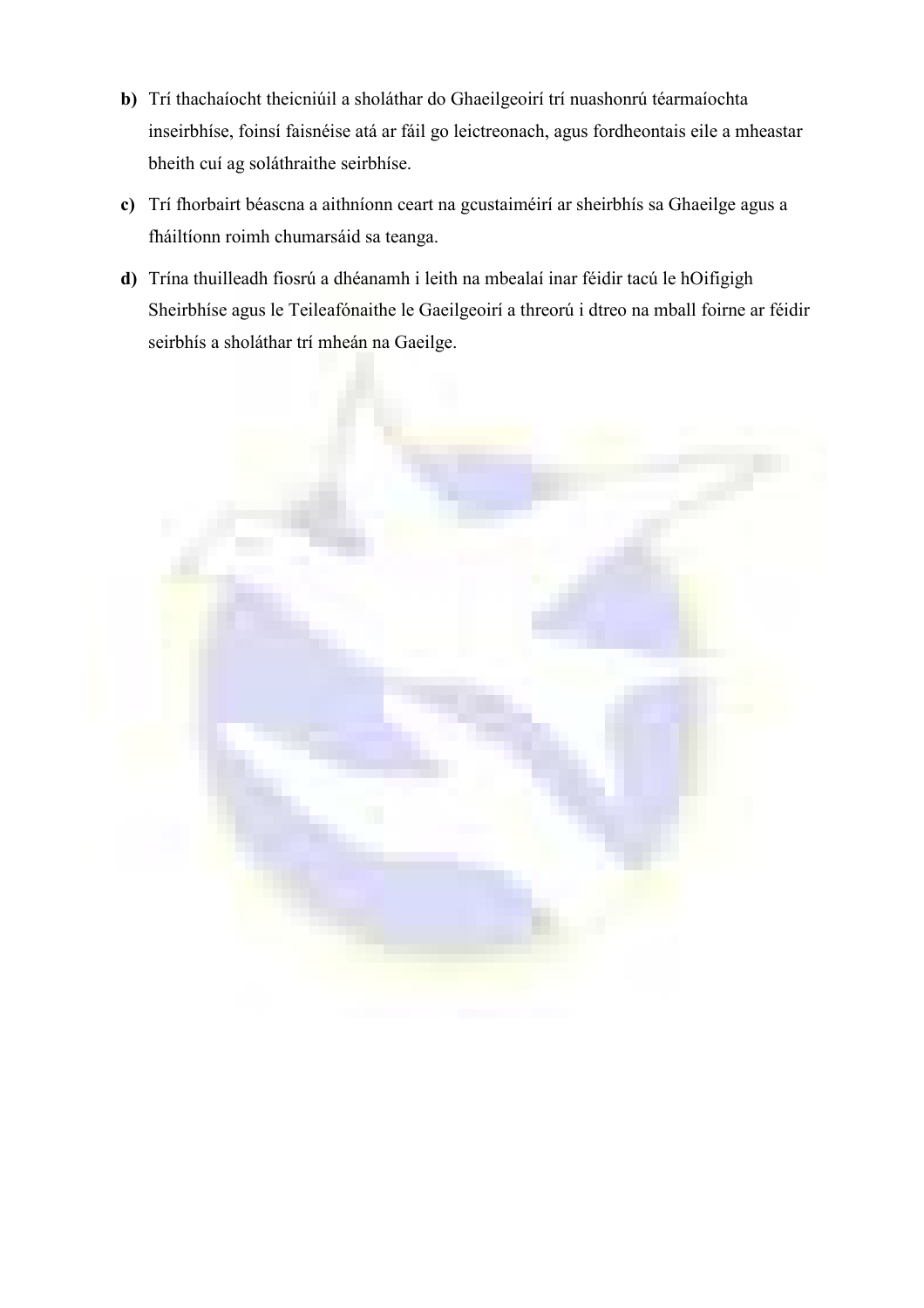#### Caibidil 5 - An Scéim Gaeilge i mbun oibre

#### 5.1 Poibliú na scéime

Poibleofar an scéim chomhaontaithe go hinmheánach agus go seachtrach

a) Poiblíocht inmheánach

Scaipfear cóip den scéim ar gach ball foirne comh luath agus is féidir tar éis a comhlánaithe. Ina theannta sin is amhlaidh a fhoilseofar achoimre in iris inmheánach na foirne a dháiltear chuig gach ball foirne. Soláthrófar nuashonruithe de réir mar is cuí.

b) Poiblíocht sheachtrach

Beidh leagan dátheangach den scéim chomhaontaithe ar fáil ar láithreán gréasáin na Roinne.

#### 5.2 Comhtháthú na scéime sna Pleananna Gnó bliantúla

Áireofar le hiarratas bliantúil ar ráitis um ghníomhartha gnó i ngach aon limistéar iarratas aonair le cuimsiú tiomantas gach rannóg sa scéim Gaeilge mar chuid den phlean.

#### 5.3 Forfheidhmiú agus monatóireacht na scéime

Is ar an lucht bainistíochta áitiúil a bheidh an fhreagracht as cur i bhfeidhm na scéime. Is é Coiste Comhairleach an Lucht Bhainistíochta a dhéanfaidh monatóireacht ar an scéim i gcomhphlé le cinn na rannóg. Beidh ról ag an ngrúpa oibre Gaeilge atá istigh sa Roinn cheana féin freisin um monatóireacht oibriú na scéime agus tograí a mholadh don scéim leantach.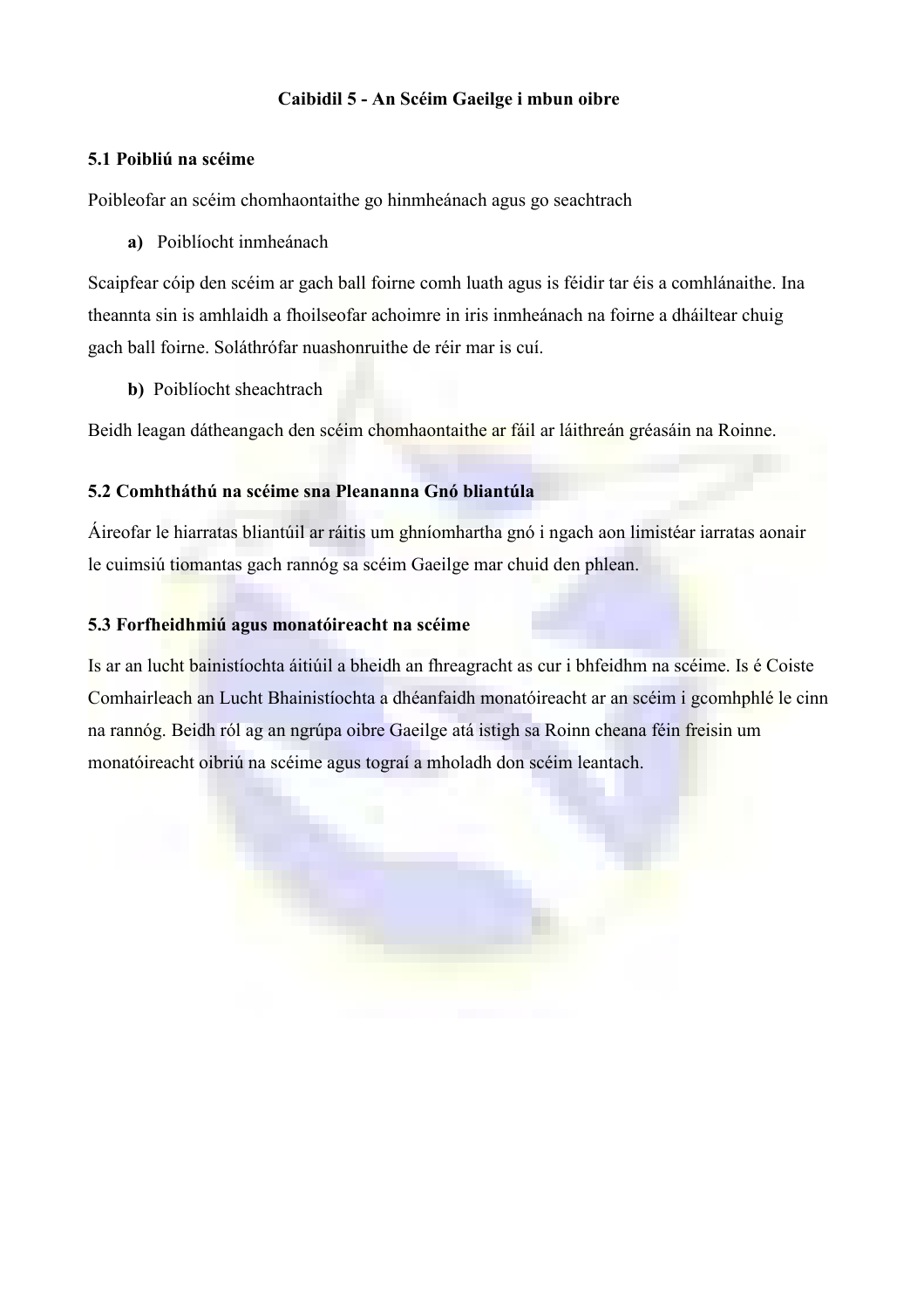#### Aguisín A: Achoimre aighneachtaí

#### Cúlra do na haighneachtaí a fuarthas :

De réir mar ba ghá faoi Chuid 13(1)(a) d'Act na dTeangacha Oifigiúla 2003 ab amhlaidh a foilsíodh Iarratas ar Aighneachtaí sna meáin i mí na Samhna 2004.<sup>44</sup> Fuair aon fhreagra dhéag don Iarratas san iomlán. Áiríodh leis sin ceithre aighneacht ó eagrais oifigiúla agus seacht naighneacht ó dhaoine aonair phríobháideacha.

#### Eochairphointí na n-aighneachtaí a fuarthas:

Luaigh mórchuid na bhfreagróirí seachadadh seirbhísí de réir fhorálacha an Achta. Ba iad na príomhlimistéir sheachadta dá ndearnadh tagairt;

Ba chóir go bhfáilteodh foireann comhlachta phoiblí roimh iarratais ar sheirbhís trí mheán na Gaeilge, agus níor cheart go mbeadh aon duine óna dteastaíonn an tseirbhís sin faoi mhíbhuntáiste mar thoradh ar a rogha teanga. Ba chóir go bhforbrófaí béascna Gaeilge sa chomhlacht poiblí ionas go mbraitheann custaiméirí ar a gcompord i gcónaí ag plé leo sa Ghaeilge.

Ba cheart go n-aithneofaí príomhacht na Gaeilge sna córais teicneolaíochta, lena n-áireofaí córais ghutháin, láithreáin ghréasáin, ríomhphoist agus córais ríomhaireachta agus leas a bhaint aisti mar an teanga réamhshocraithe.

Ba chóir go n-úsáidfí an Ghaeilge nó an Ghaeilge maille leis an mBéarla in ábhair chlóite ar nós cáipéisí, tuarascálacha agus foirmeacha. Ba cheart go mbeadh an Ghaeilge ar thaobh na láimhe clé sa chás go n-úsáidtear an teaglaim deiridh. Ba chóir go mbeadh dearbhú cáilíochta ag an nGaeilge sula bhfoilseofaí an cháipéis srl.

Ba chóir go mbeadh foireann is Gaeilgeoirí sna hoifigí poiblí soaitheanta trí aitheantas pearsanta nó limistéir. Ba cheart go mbeadh gach comharthaíocht sna hoifigí poiblí trí mheán na Gaeilge nó bheith dátheangach.

Ba cheart go dtógfaí cumas sa Ghaeilge san áireamh nuair a bhítear ag earcú foirne amach anseo, go háirithe d'oifigí sa Ghaeltacht nó in oifigí a fhreastalaíonn ar dhaonraí Gaeilgeoirí. Ba cheart go dtabharfaí isteach córas luach saothair don fhoireann úd.

Ba chóir go n-eagrófaí cruinnithe poiblí go dátheangach, lena n-áireofaí comharthaíocht, cur i láthair agus óráidí, go háirithe má reáchtáiltear an cruinniú sa Ghaeltacht nó i gceantar le dlús ard Gaeilgeoirí ann. Ba chóir go mbeadh oifigeach ag an gcomhlacht poiblí ar féidir na meáin agallamh a chur orthu trí mheán na Gaeilge, agus gach saincheist is ábhartha don chomhlacht poiblí a phlé.

 4 Foilsíodh fógraí dhátheangacha san Irish Times, Irish Independent, Irish Examiner, The Star, Lá agus Foinse.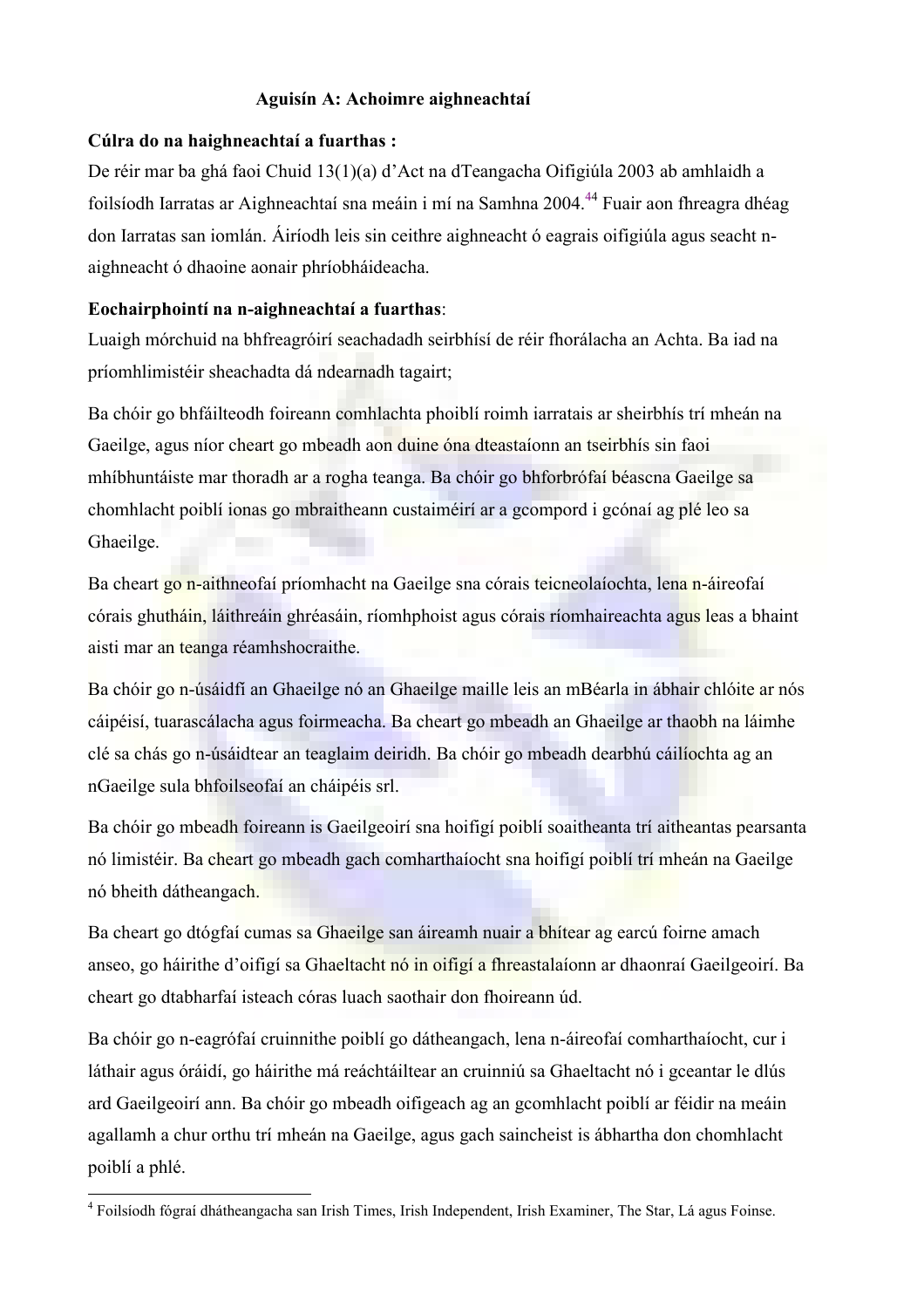#### Aguisín B: Foirmeacha sa Ghaeilge agus leabhráin chomhbhainteacha atá ar fáil ar láithreán gréasáin na Roinne Gnóthaí Sóisialacha agus Teaghlaigh (www.welfare.ie):

| Uimhir na Foirme    | An Fhoirm ar     | <b>Tuairisc na Foirme</b>                       | <b>Eolas</b>     | Leabhráin sa |
|---------------------|------------------|-------------------------------------------------|------------------|--------------|
|                     | Fáil sa Ghaeilge |                                                 | Comhbhainteach   | Ghaeilge     |
|                     |                  |                                                 | Leabhrán         | Gaeilge      |
| HM1                 | Tá               | Scéim um Chúramaí Baile                         | SW1(GA)          | Tá           |
| <b>MB10</b>         | Tá               | Sochar Máithreachais                            | SW 11 (GA)       | Tá           |
| <b>PRSI 15</b>      | Tá               | Oibrí Forbartha Deonach                         | SW 15 (GA)       | Tá           |
| SPNC 1              | Tá               | Pinsean Stáit                                   | SW 116 (GA)      | Tá           |
| NFS <sub>1</sub>    | Tá               | (Neamh - Ranníocach)<br>Scéim Náisiúnta Breosla | SW 17 (GA)       | Tá           |
| SPT/SPC 1           | Tá               | Pinsean Stáit (Idirthréimhse)                   | SW 118           | Tá           |
|                     |                  | agus Pinsean Stáit (Ranníocach)                 |                  |              |
| WP 1                | Tá               | Pinsean (Neamh-Ranníocach)                      | $SW 26$ (GA)     | Tá           |
|                     |                  | Baintrí / Baintrí Fir                           |                  |              |
| GP1                 | Tá               | Íocaíocht Caomhnóra                             | SW 115           | Tá           |
| $\overline{GA}$ 1   | Tá               | Liúntas Míchumais                               | SW 29 (GA)       | Tá           |
| <b>OB 21</b>        | Tá               | Sochar Míchumais agus/ nó                       | SW 31 (GA)       | Tá           |
|                     |                  | Forlíonadh Neamhacmhainne                       |                  |              |
| OB 61               | Tá               | Sochar Báis                                     | SW 32 (GA)       | Tá           |
| AB1                 | Tá               | Sochar Uchtála                                  | SW 37 (GA)       | Tá           |
| <b>AL CREDITS</b>   | Tá               | Foirm Iarratais                                 | SW 37 (GA)       | Tá           |
|                     |                  | um Chreidmheas Saoire Uchtála                   |                  |              |
| CR <sub>1</sub>     | Tá               | Liúntas Cúramóra                                | SW 41 (GA)       | Tá           |
| CB <sub>1</sub>     | Tá               | Sochar Leanaí (aníos go haois                   | <b>SW 42</b>     | Níl          |
|                     |                  | 16)                                             |                  |              |
| CB <sub>2</sub>     | Tá               | Sochar Leanaí (ag aois 16 agus                  | SW <sub>42</sub> | Níl          |
|                     |                  | os a chionn)                                    |                  |              |
| <b>CB56</b>         | Tá               | Sochar Leanaí (fógra um athrú)                  | N/B              | N/B          |
| CARB <sub>1</sub>   | Tá               |                                                 |                  | Tá           |
|                     |                  | Sochar Feighlí                                  | SW 49 (GA)       |              |
| BTE <sub>1</sub>    | Tá               | Clár Ar Ais Chun Oideachais                     | SW 70 (GA)       | Tá           |
| PRETA 1             | Tá               | Liúntas Réamhscoir                              | SW 80 (GA)       | Tá           |
| OFP <sub>1</sub>    | Tá               | Íocaíocht Teaghlaigh                            | SW 82 (GA)       | Tá           |
|                     |                  | Aontuismitheora                                 |                  |              |
| BTW 1               | Tá               | Liúntas um fhilleadh ar an obair                | SW 93 (GA)       | Tá           |
| HB <sub>1</sub>     | Tá               | Pacáiste Sochair Theaghlaigh                    | SW 107 (GA)      | Tá           |
| <b>CARL CREDITS</b> | Tá               | Creidiúint Saoire Chúramóra                     |                  |              |
| <b>CSCOM</b>        | Tá               | Foirm Moltaí Seirbhíse                          | Dada             | Neamhbhainte |
|                     |                  | Custaiméirí                                     |                  | ach          |
| BG1                 | Tá               | Iarratas Deontais Mhéala                        | <b>SW 47</b>     | Tá           |
| BTW <sub>2</sub>    | Tá               | Liúntas Fiontair um Fhilleadh ar                | Dada             | N/B          |
|                     |                  | an Obair                                        |                  |              |
| WCP1                | Tá               | Pinsean (Ranníocach)                            | <b>SW 25</b>     | Níl          |
|                     |                  | Baintrí/Baintrí Fir                             |                  |              |
| HSB <sub>1</sub>    | Tá               | Sochar Sláinte agus                             | <b>SW 100</b>    | Tá           |
| <b>IA 70</b>        | Tá               | Sábháilteachta<br>Údarás chun íocaíochta a      | Dada             | N/B          |
|                     |                  | bhailiú trí ghníomhaire                         |                  |              |
| SE <sub>3</sub>     | Tá               | Foirm chlárúcháin do Dhaoine                    | <b>SW 74</b>     | Tá           |
|                     |                  | Féinfhostaithe                                  |                  |              |
| SWSO <sub>1</sub>   | Tá               | Cárta Athchuir Sheirbhísí                       | Dada             | Neamhbhainte |
|                     |                  | Sóisialta nó Leabhar Pinsin/                    |                  | ach          |
|                     |                  | Sochair/Liúntais                                |                  |              |
| N/B                 | Tá               | Dearbhú Ioncaim Ealaíontóra                     | Dada             | N/B          |
| FT1                 | Tá               | Pas Saorthaistil                                | SW 40 (GA)       | Tá           |
| LA1                 | Tá               | Méadú do Chónaí Aonair                          | SW 36            | Tá           |
| VC1                 | Tá               | Ranníocaíochtaí Deonacha                        | SW <sub>8</sub>  | Tá           |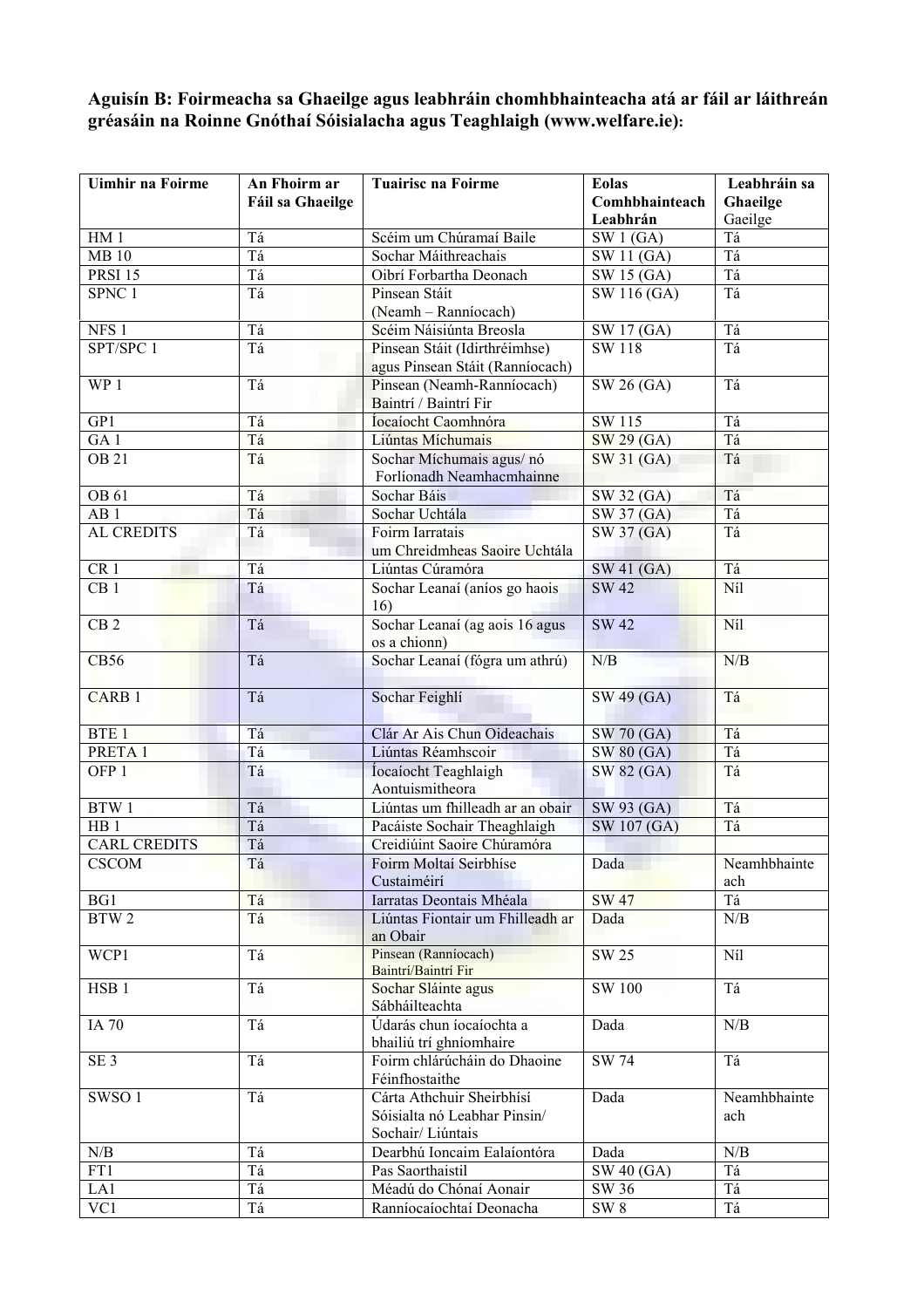#### Aguisín B (ar lean)

Foilseacháin sa Ghaeilge atá ar fáil ar láithreán gréasáin na Roinne Gnóthaí Sóisialacha agus Teaghlaigh: http://www.welfare.ie/

| Leabhrán Eolais                                                  | Uimhir Leabhráin                | Leabhrán sa<br>Ghaeilge |
|------------------------------------------------------------------|---------------------------------|-------------------------|
| Is í d'fhreagracht í ÁSPC Fostóra                                | SW 88 (GA)                      | Tá                      |
| Treoir ÁSPC d'Fhostóirí                                          | SW 63 (GA)                      | Tá                      |
| Sochar Gortú/Tinnis Saothair                                     | SW 101 (GA)                     | Tá                      |
| Éilimh Dhéanacha Íocaíochta                                      |                                 |                         |
| breise féideartha                                                |                                 |                         |
| Fostaíocht Teaghlaigh agus ÁSPC                                  | SW 102 (GA)                     | Tá                      |
| Liosta Seiceála do Phinsinéirí                                   | SW10(GA)                        | Tá                      |
| Bileog Fíricí na Cáinaisnéise 2007                               | N/B                             | Tá                      |
| Liúntas éadaí agus cosbhirt um                                   | SW 75 (GA)                      | Tá                      |
| Fhilleadh ar Scoil                                               |                                 |                         |
| Liúntas Leasa Forlíontach                                        | SW 54 (GA)                      | Tá                      |
| Liúntas do Bhreosla gan Toit                                     | SW 17 a (GA)                    | Tá                      |
| Obair a roinnt                                                   | SW 105 (GA)                     | Tá                      |
| Aisghabháil Leasa Shóisialaigh                                   | SW2(GA)                         | Tá                      |
| Ró-íocaíochtaí                                                   |                                 |                         |
| Sochar Cóireála                                                  | SW 24 (GA)                      | Tá                      |
| <b>Sochar Gortaithe</b>                                          | SW 30 (GA)                      | Tá                      |
| <b>Sochar Breoite</b>                                            | $\overline{\text{SW 119}}$ (GA) | Tá                      |
| Treoir do Sheirbhísí Leasa                                       | SW4(GA)                         | Tá                      |
| Shóisialaigh 2005                                                |                                 |                         |
| D'Uimhir Phearsanta Seirbhíse                                    | <b>SW 100 (GA)</b>              | Tá                      |
| Poiblí                                                           |                                 |                         |
| Forlíonadh Ioncaim Teaghlaigh                                    | SW 22 (GA)                      | Tá                      |
| Cúram Leighis                                                    | SW 34 (GA)                      | Tá                      |
| Pinsean na nDall                                                 | $\overline{\text{SW 76}}$ (GA)  | Tá                      |
| Pinsean Easláinte                                                | SW 44 (GA)                      | Tá                      |
| Liúntas Fiontraíochta chun Filleadh                              | SW 92 (GA)                      | Tá                      |
| ar an Obair                                                      |                                 |                         |
| Scéim Díolúine ÁSPC na bhFostóirí                                | SW 73 (GA)                      | Tá                      |
| Sochar Sláinte agus Sábháilteachta                               | SW 21 (GA)                      | Tá                      |
| Liúntas Cíosa                                                    | SW 58 (GA)                      | Tá                      |
| An Bille Míchumais 2004                                          | N/B                             | Tá                      |
| Plean Trasghearrtha Míchumais                                    | N/B                             | Tá                      |
| 2006                                                             |                                 |                         |
| Plean Gnímh Náisiúnta i gCoinne na                               | N/B                             | Tá                      |
| Frithbhochtaine & Eisiaimh Shóisialta                            |                                 |                         |
| - 1 <sup>ú</sup> Tuarascáil Bhliantúil um                        |                                 |                         |
| fhorfheidhmiú an Phlean Ghnímh<br>Plean Gnímh Chustaiméirí 2004- | N/B                             | Tá                      |
| 2007                                                             |                                 |                         |
| Cairt do Chustaiméirí                                            | N/B                             | Tá                      |
|                                                                  |                                 |                         |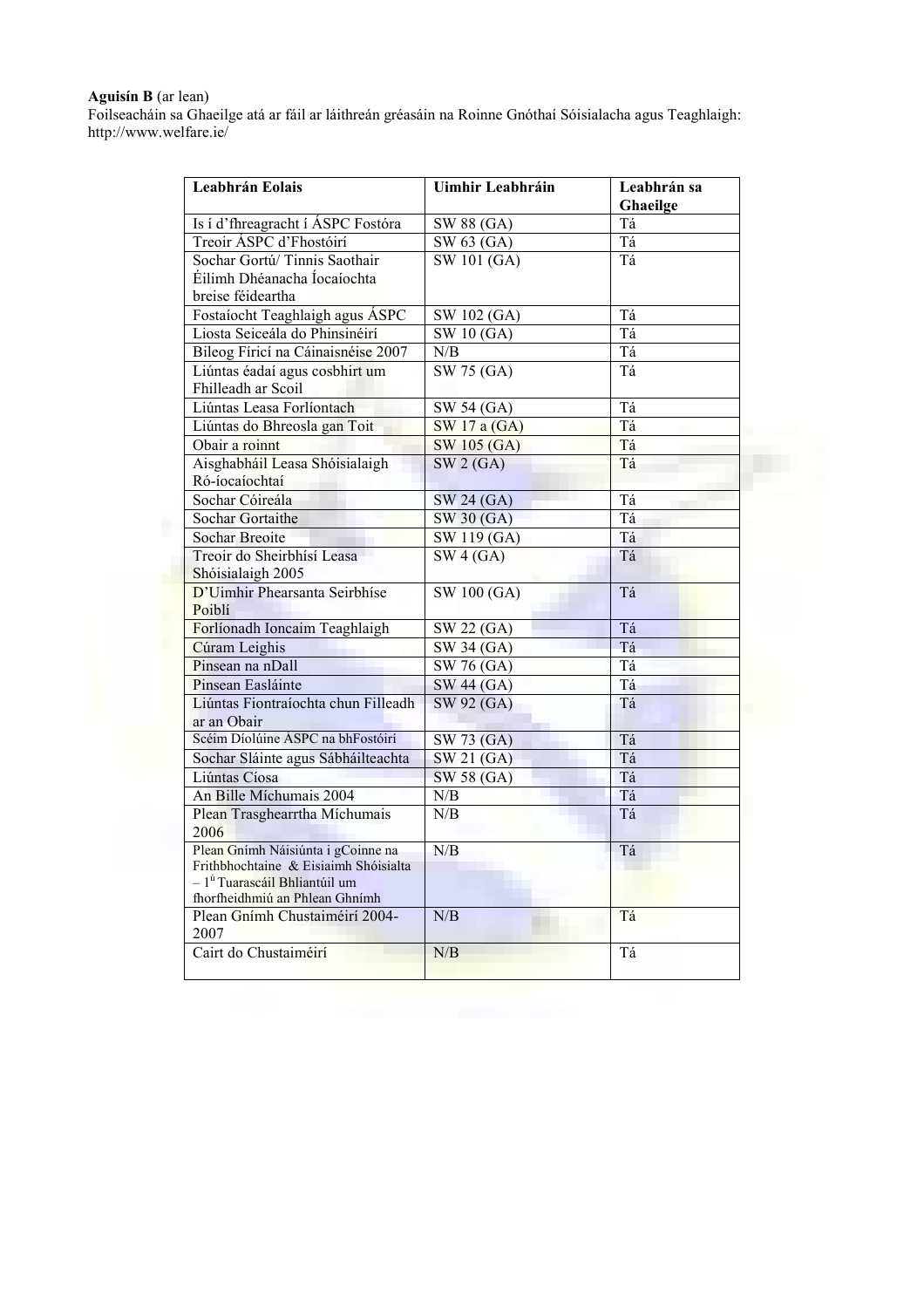#### Aguisín C: Catagóirí na scéime/híocaíochta a oibríonn an Roinn agus suíomh reatha

#### CINEÁL SCÉIIME/ÍOCAÍOCHTA SUÍOMH SUÍOMH SUÍOMH SUÍOMH SUÍOMH SUÍOMH SUÍOMH SUÍOMH SUÍOMH SUÍOMH SUÍOMH SUÍOMH

# A. Íocaíochtaí a mBaineann le Leanaí

Sochar Linbh CTBO Leitir Ceanainn Sochar Máithreachais OLSA Leitir Ceanainn Sochar Uchtála OLSA Leitir Ceanainn Sochar Sláinte agus Sábháilteachta **International Státachta** OLSA Leitir Ceanainn Íocaíocht an Chaomhnóra (Ranníocach) OLSA Sligeach Íocaíocht an Chaomhnóra (Neamh-Ranníocach) OLSA Sligeach Clár Béilí na Scoileanna (Riarann an scoileanna náisiúnta agus meánscoileanna, grúpaí áitiúla, eagraíochtaí deonacha agus údaráis áitiúla)

Baile Átha Cliath

#### B. Breoiteacht, Mhíchumas agus Chúram

Sochar Breoite **Baile Átha Cliath** Pinsean Easláinte OLSA (Longfort) Liúntas Míchumais OLSA (Longfort) Pinsean na nDall **OLSA, Sligeach** Sochar Cúramóra **OLSA** (Longfort) Liúntas Cúramóra **Cúramóra** De Casa de Casa de Casa de Casa de Casa de Casa de Casa de Casa de Casa de Casa de C Sochar Gortaithe **Baile Átha Cliath** Sochar Míthreorach OLSA (Longfort) Cúram Leighis **Baile Átha Cliath** Sochar Báis OLSA (Longfort) Deontas Cúraim Faoisimh **Baile Átha Cliath** 

#### C. Iomlan Tácaiocht Di fhostáithe

Shochar Iarrthóirí Poist **OLSA** [Cúnamh Iarrthóra Poist](http://www.welfare.ie/publications/sw4/s8.html#8.4) **Cúnamh Iarrthóra Poist Cúnamh Iarrthóra** Poist Cúnamh Iarrthóra Poist Cúnamh Iarrthóra Poist

#### D. Tacaíocht Fostaíochta

Forlíonadh Ioncaim Teaghlaigh **Camada an t-aghlaigh Camada an t-aghlaigh** OLSA (Longfort) Cúnamh Feirme **OLSA** Liúntas chun Filleadh ar an Obair (Fostaithe) **Baile Átha Cliath** Liúntas Fiontraíochta chun Filleadh ar an Obair (féinfhostaithe) Scéim Spreagtha Post Páirtaimseartha is ceann an t-ochtain Dinastian Colsa ann an Dinastian Colsa<br>
Scéim Díolúine ÁSPC na bhFostóirí Scéim Díolúine ÁSPC na bhFostóirí Clár Filleadh ar Oideachas (CFO) **Baile Átha Cliath** 

Baile Átha Cliath